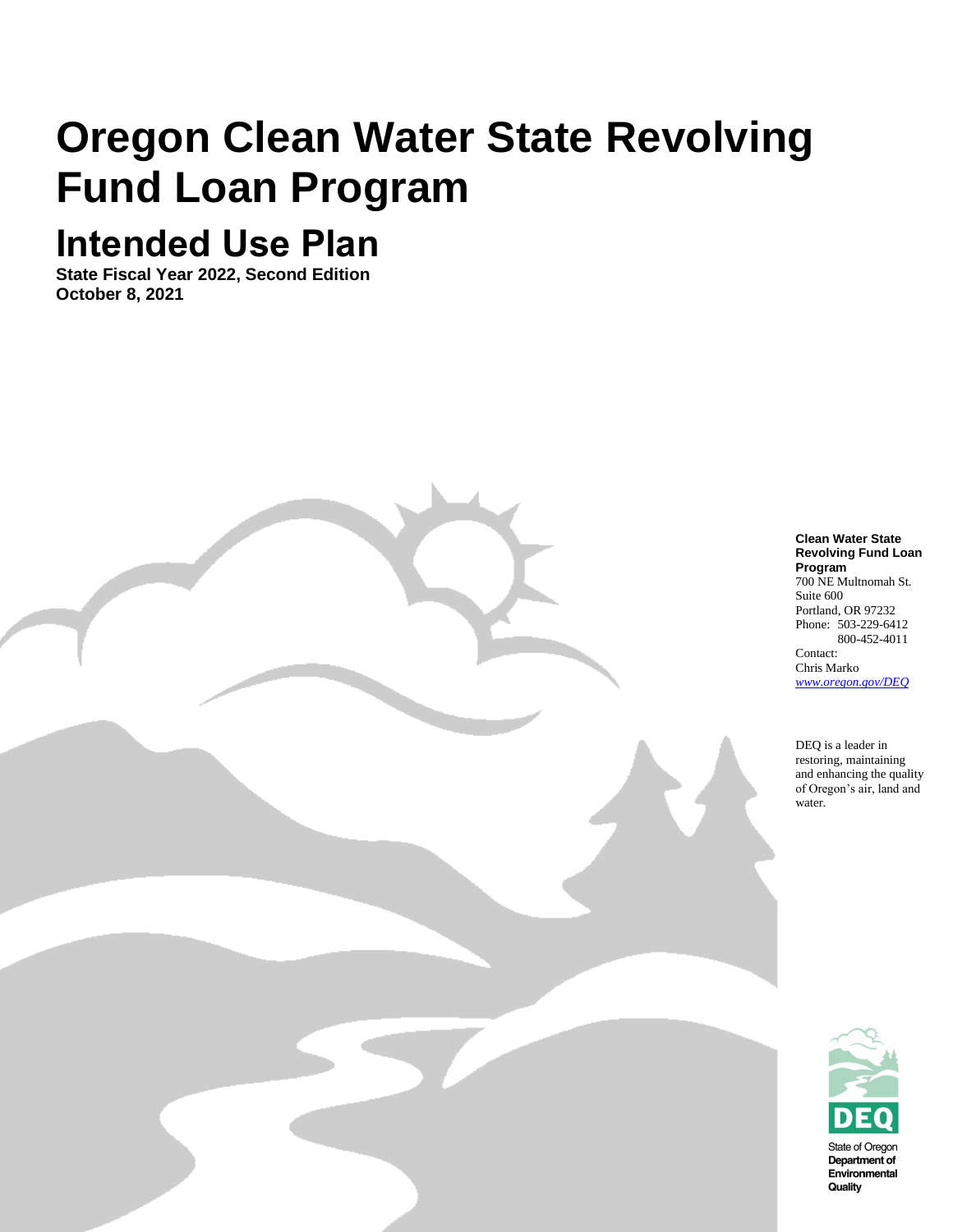Oregon Department of Environmental Quality 700 NE Multnomah Street, Suite 600 Portland, OR 97232 1-800-452-4011 [www.oregon.gov/deq](http://www.oregon.gov/deq)

> Contact: Chris Marko 503-229-6412

DEQ can provide documents in an alternate format or in a language other than English upon request. Call DEQ at 800-452-4011 or email deqinfo@deq.state.or.us.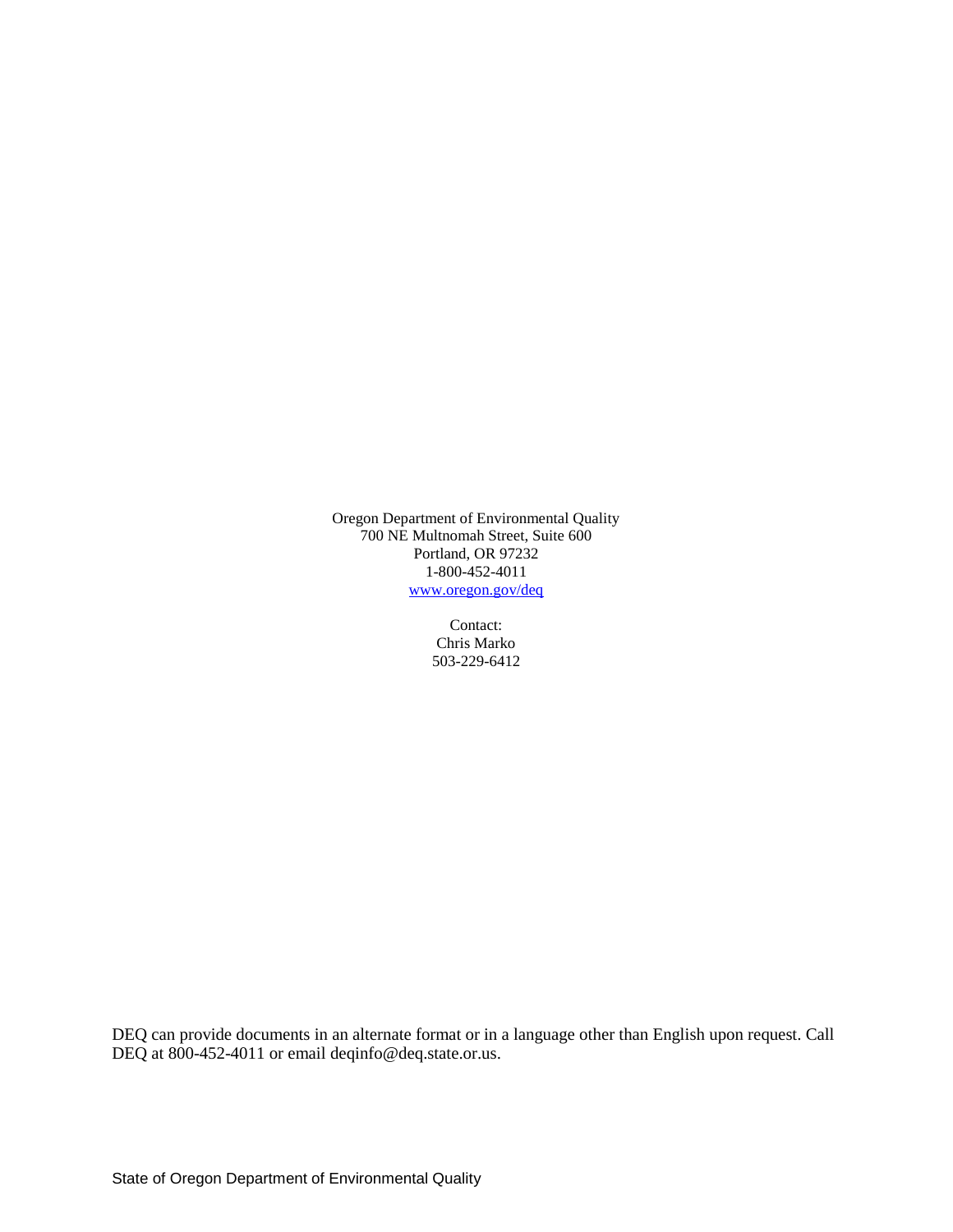## **Table of Contents**

| State fiscal year 2022 activity | 16 |
|---------------------------------|----|
|                                 |    |
|                                 |    |
|                                 |    |
|                                 |    |
|                                 |    |
|                                 |    |
|                                 |    |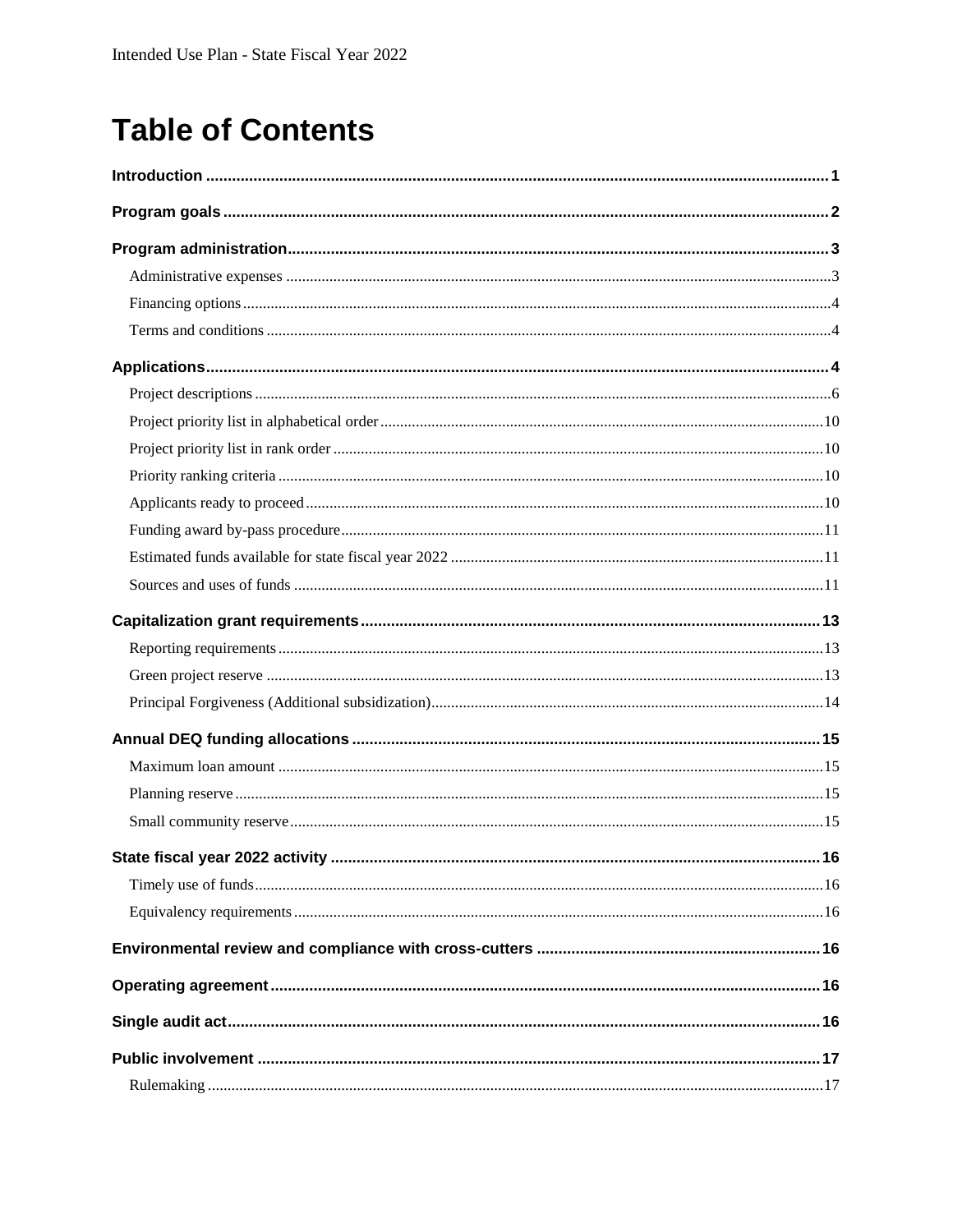## **List of Tables**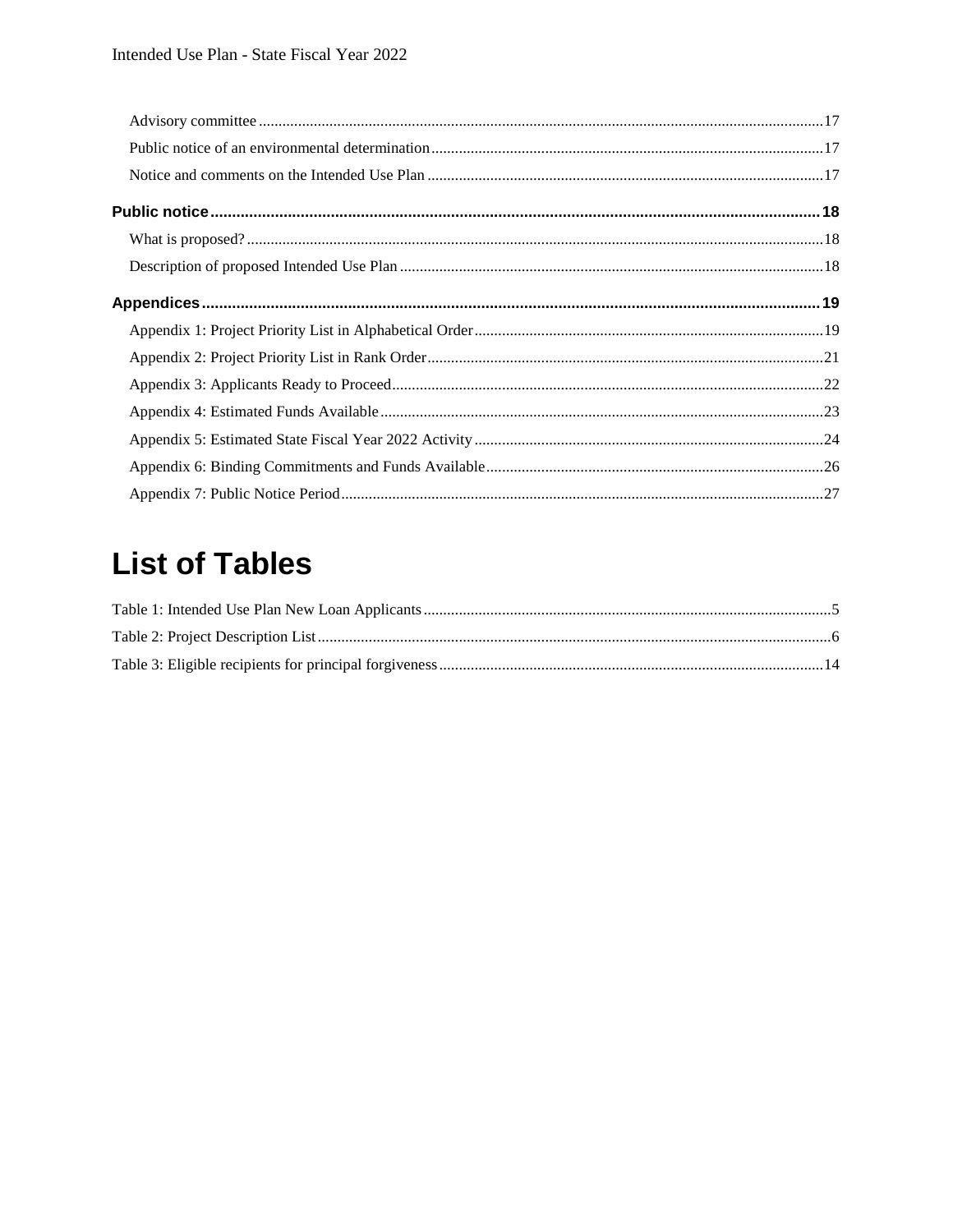# <span id="page-4-0"></span>**Introduction**

The Oregon Department of Environmental Quality prepares this Intended Use Plan as required by the U.S. Environmental Protection Agency and Oregon Administrative Rules to inform Oregonians and the Clean Water State Revolving Fund loan applicants about how DEQ proposes to use the fund during state fiscal year 2022 (July 1, 2021 through June 30, 2022).

DEQ's Clean Water State Revolving Fund program offers below-market rate loans and bond purchases to public agencies for planning, design, construction and implementation of the following water quality improvement projects:

- Wastewater collection, treatment, water reuse and disposal systems
- Nonpoint source water pollution control projects
- Development and implementation of management plans for federally designated estuaries in Oregon (Tillamook Bay and Lower Columbia River)

DEQ accepts applications at any time, but sets application deadlines and application review periods three times per year in April, August and December. Loan applicants should become familiar with the CWSRF [application process and loan requirements](https://www.oregon.gov/deq/wq/cwsrf/Pages/CWSRF-Application.aspx) prior to applying. DEQ reviews the applications for eligibility and scores the applications based on the program's [ranking criteria.](https://secure.sos.state.or.us/oard/viewSingleRule.action;JSESSIONID_OARD=2KL1-34adldcdZhek-7XHNBER9px_Gws5yRGkzLh6yKedNWE50KP!-277278532?ruleVrsnRsn=69747)

Once scored and ranked, DEQ incorporates eligible applications into this plan, submits the plan to EPA for review and issues a public notice about the plan. DEQ notifies the public by announcing the public comment period in the Daily Journal of Commerce and through DEQ's [GovDelivery](https://public.govdelivery.com/accounts/ORDEQ/subscriber/new?topic_id=ORDEQ_397) notification system. After the public comment period, DEQ updates this plan and publishes it on the program's website: [https://www.oregon.gov/deq/wq/cwsrf/Pages/CWSRF-IUP.aspx.](https://www.oregon.gov/deq/wq/cwsrf/Pages/CWSRF-IUP.aspx) Loan applicants can begin completing any remaining loan requirements after the public comment period.

EPA requires that each state's Clean Water State Revolving Fund program develop a project priority list, which is a primary component of the Intended Use Plan. DEQ includes applications for eligible projects on the project priority list in ranked order for financing, based on project score in **Appendix 2**. However, DEQ does not commit or reserve funds for individual projects until an applicant meets all loan requirements. DEQ determines that the applicant is "ready to proceed" to loan agreement execution once all application requirements are satisfied.

Currently, DEQ has sufficient funds to award funding to all projects as they become ready to proceed. This ensures the fund is utilized in a timely manner. In the event the program does not have sufficient funds available to finance all projects that are ready to proceed, DEQ will award funding to projects that are ready to proceed in priority order based on project score.

#### **This Intended Use Plan includes 19 loan applications for a total of \$168,475,305 in requested funding. Currently, the loan program has \$285,503,377 net available to lend for state fiscal year 2022. DEQ can award a maximum individual loan amount of \$42,825,506.**

This plan includes loan program requirements, definitions and application process information. The plan also details the program's administration, budget and fiscal condition.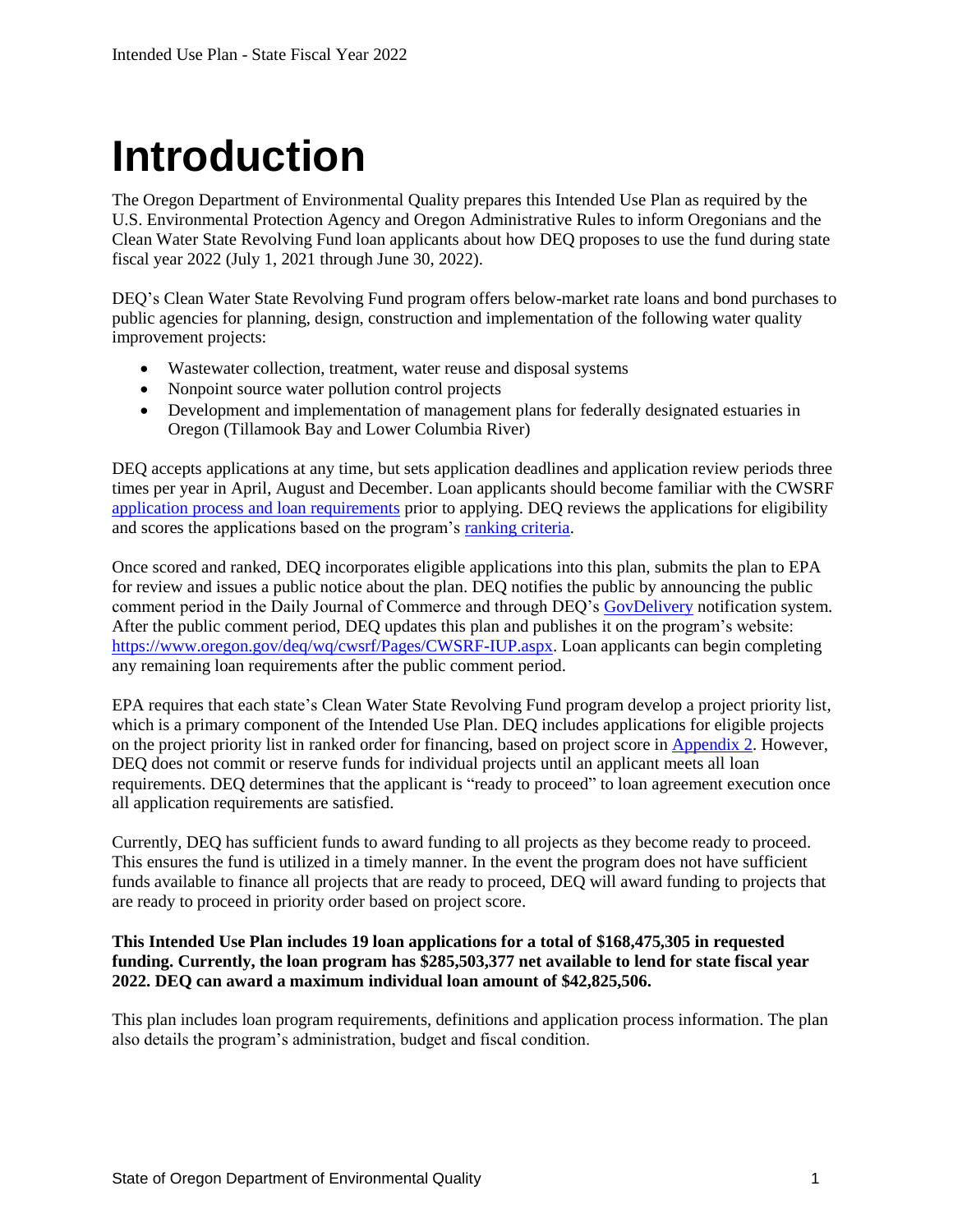The Clean Water State Revolving Fund program rules and regulations:

- Title VI of the Clean Water Act [\(33 U.S. Code §1383\)](http://uscode.house.gov/view.xhtml?req=granuleid:USC-prelim-title33-section1383&num=0&edition=prelim) and CWSRF Regulations [\(40 CFR](https://www.gpo.gov/fdsys/pkg/CFR-2011-title40-vol1/pdf/CFR-2011-title40-vol1-part35-subpartK.pdf) Part [35.310](https://www.gpo.gov/fdsys/pkg/CFR-2011-title40-vol1/pdf/CFR-2011-title40-vol1-part35-subpartK.pdf)0)
- Oregon Revised Statute  $468.020$  and ORS  $468.423 468.440$
- [Oregon Administrative Rules Chapter 340, Division 54](https://secure.sos.state.or.us/oard/displayDivisionRules.action;JSESSIONID_OARD=L9LxOqI4YECOemLLOGk5Xgb226hab9uWLoDy7SALWBDXy4BgVhaa!568786841?selectedDivision=1471)

## <span id="page-5-0"></span>**Program goals**

#### **Mission Statement:**

Oregon's Clean Water State Revolving Fund program supports communities by financing projects that improve water quality and environmental outcomes for the State of Oregon. The program is dedicated to working with small communities and on water quality projects that increase financial and environmental sustainability, climate resiliency, and water and energy efficiency.

#### **1. GOAL: Assist communities in restoring, maintaining and enhancing water quality by offering financial assistance for water pollution control, water quality improvement and protection projects. (PROJECTS)**

#### **OBJECTIVES**

- Continue priority focus on providing loans to publicly owned treatment facilities in Oregon.
- Develop tools to assist communities in obtaining loans.
- Promote the local community loan to support emerging markets.
- Encourage innovative and non-traditional projects, such as green infrastructure, water and/or energy efficiency, climate resilience, and environmentally and financially sustainable projects.
- Encourage communities to focus on high priority, water quality improvements projects statewide, including stormwater, nonpoint source pollution controls and estuary management projects.
- **2. GOAL: Administer the Clean Water State Revolving Fund to ensure programmatic compliance with regulatory requirements, financial integrity, fund viability and perpetuity. (PROGRAM)**

#### **OBJECTIVES**

- Maintain the revolving nature of the fund and an active pace of disbursements in conjunction with the receipt of new funds and loan repayments.
- Ensure program budget adequately supports resources, administrative costs and anticipates future needs.
- Provide financial assistance most advantageous to borrowers, to the maximum extent possible and maintain sound financial management of the fund.
- Ensure the program processes effectively align with existing, developing and emerging markets, incorporating treatment and non-treatment solutions for all sources of water pollution.
- Ensure the program management complies with current state and federal regulations.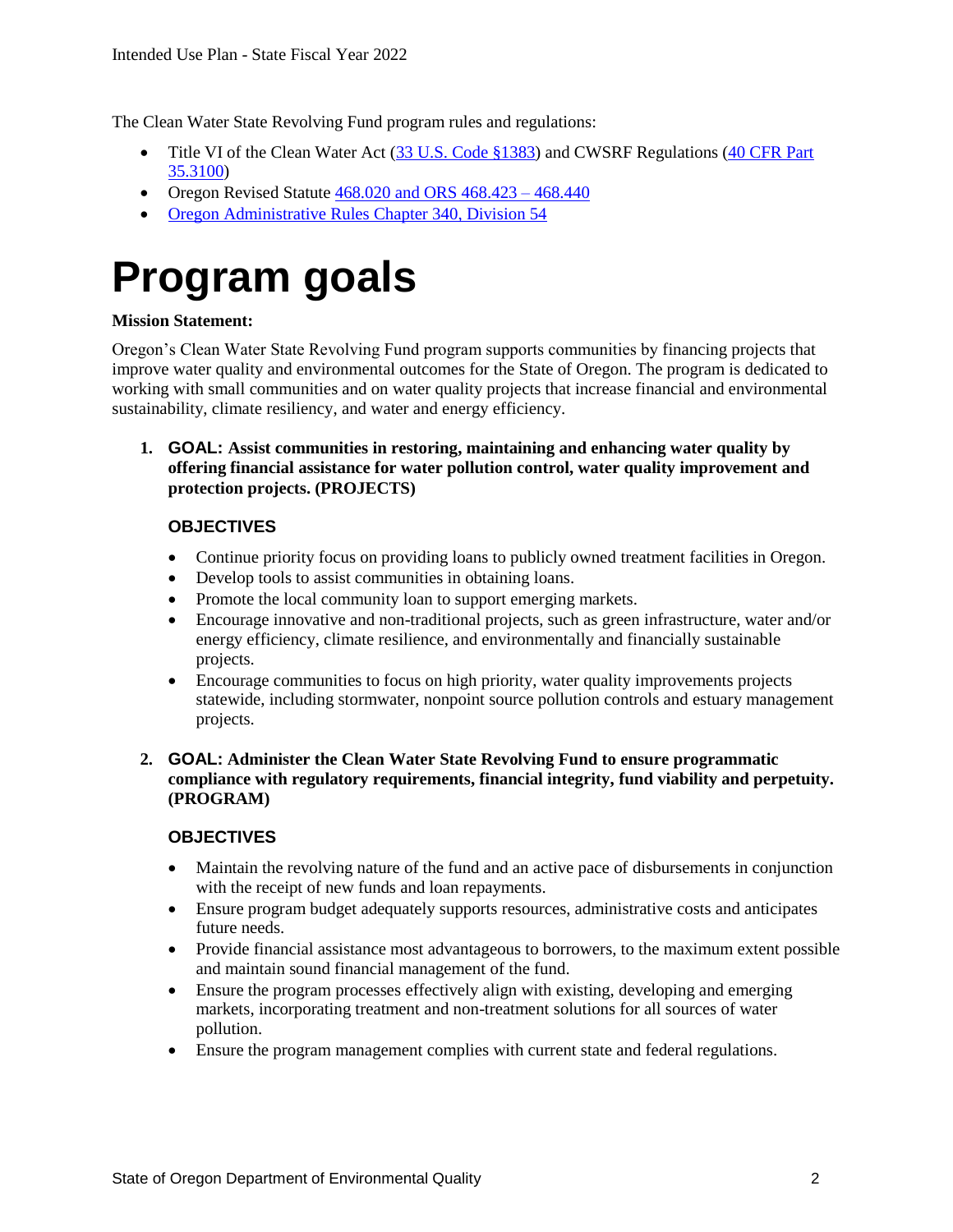- Strategically market and communicate the Clean Water State Revolving Fund project and borrower eligibility and benefits to decision makers at eligible public agencies.
- Build on previous successes and increase those market shares.
- **3. GOAL: Assist communities with the loan application and loan management process to meet regulatory requirements with federal and state requirements, water quality standards, utility and financial management. (TECHNICAL ASSISTANCE)**

#### **OBJECTIVES**

- Provide technical assistance to small communities using principles of effective utility management to assess planning, financial, operational, managerial, and infrastructure capability needs that will result in water quality improvements.
- Provide training and technical assistance to communities in conjunction with program requirements of the Water Resources Reform and Development Act of 2014.
- **4. GOAL: Coordinate and collaborate with other state and federal programs to provide financial solutions for water quality improvements to Oregon public agencies. (COORDINATION)**

#### **OBJECTIVES**

- Develop a strategy with other funding agencies to communicate, coordinate and jointly fund projects with high priority water quality needs in the state.
- Identify opportunities and financial solutions to address point source and nonpoint source water quality impairments.

<span id="page-6-0"></span>The program's [2020 Annual Report](https://www.oregon.gov/deq/wq/Documents/cwsrfAnnualRep2020.pdf) demonstrates actions taken to achieve the program's goals.

## **Program administration**

#### <span id="page-6-1"></span>**Administrative expenses**

DEQ charges an annual fee in the amount of 0.5 percent of the unpaid balance, beginning with the second repayment, as prescribed in Oregon Administrative Rule [340-054-0065\(6\)](https://secure.sos.state.or.us/oard/viewSingleRule.action;JSESSIONID_OARD=gFNxxemUixPP8lolscN13TUOwNcFZw-zE9NJsrCvaLVpgmBFYMTB!746641224?ruleVrsnRsn=235785) to pay program administrative expenses. DEQ will continue to monitor the fee revenue account to ensure the revenue source is adequate. The fee revenue account is separate from the loan fund. As of June 30, 2021, the program had approximately **\$1.76 million** in the fee revenue account, also known as the administrative fund.

EPA allows states to utilize four percent of the annual capitalization grant award toward program administrative expenses. For state fiscal year 2022, DEQ will utilize \$717,960 of the federal fiscal year 2021 capitalization grant award, in addition to using fee revenue, to support program administrative expenses.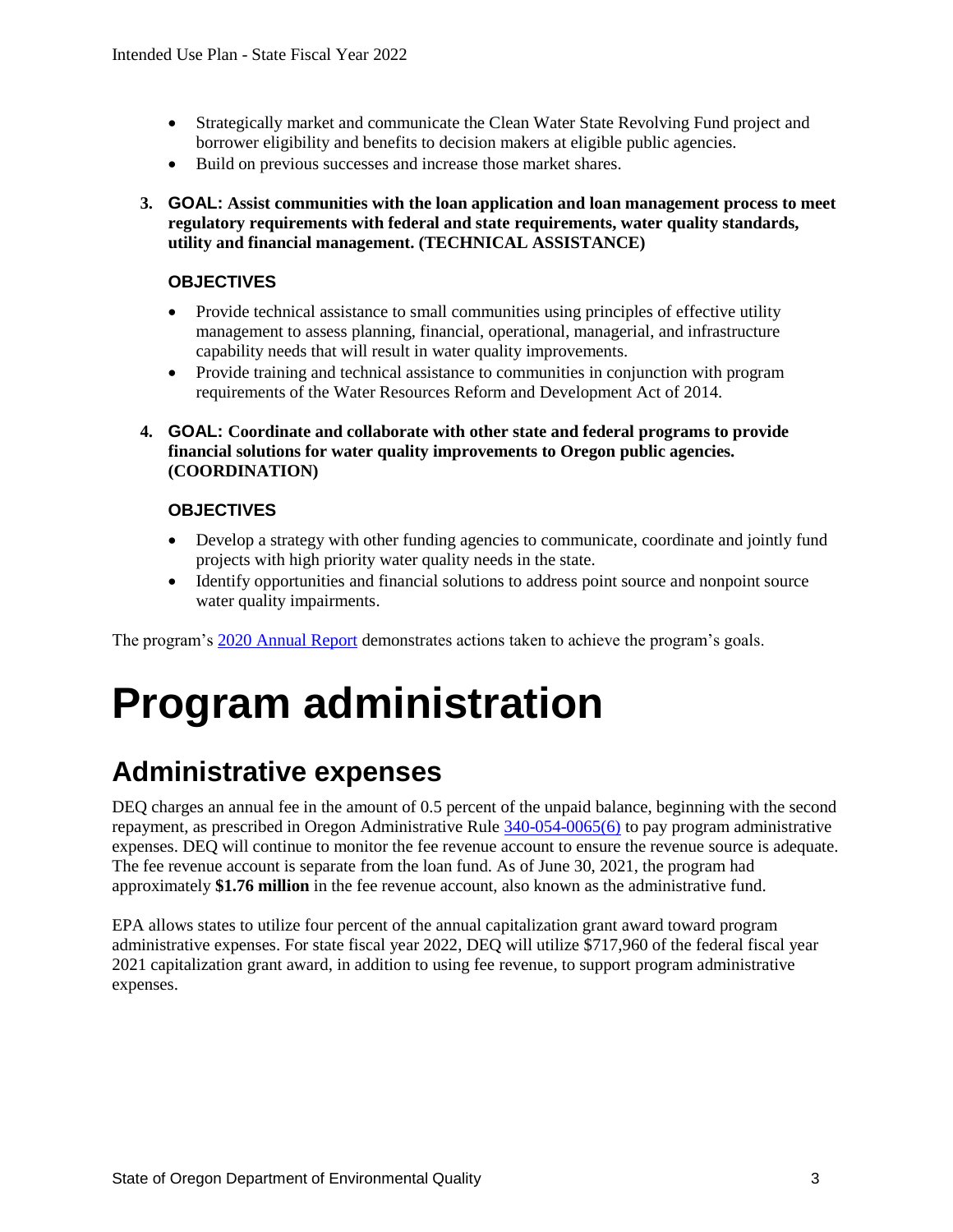### <span id="page-7-0"></span>**Financing options**

Oregon's CWSRF program offers two financing options:

- Loans with terms not-to-exceed the lesser of 30 years or the useful life of the asset.
- Bond purchase agreements not-to-exceed the lesser of 30 years or the useful life of the asset.

#### <span id="page-7-1"></span>**Terms and conditions**

#### **Loans and bond purchases**

The Clean Water State Revolving Fund offers loans and bond purchases agreements with a maximum up to 30-year repayment terms. The repayment term begins after project completion. Interest rates are based on the average 20-year municipal bond rate, as published by the Federal Reserve. Thirty-year terms are subject to an interest rate premium based on community demographics. Shorter terms may have different interest rates. The average bond rate is calculated on a quarterly basis. A percentage of that rate is used for the loan interest rate on loans signed in the subsequent calendar quarter. These percentages are stated in Oregon Administrative Rule [340-054-0065\(4\).](https://secure.sos.state.or.us/oard/viewSingleRule.action?ruleVrsnRsn=235785)

DEQ updates interest rates quarterly. The current interest rates are based on the average municipal bond rates during the July 1 to Sept. 30, 2021 period. New rates for the next quarter will be calculated and published on the [Clean Water State Revolving Fund website](http://www.oregon.gov/deq/wq/cwsrf/Pages/CWSRF-Rates.aspx) in October 2021.

## <span id="page-7-2"></span>**Applications**

DEQ published the program's Annual Solicitation [Newsletter](https://www.oregon.gov/deq/wq/Documents/cwsrfNewsWinter2021.pdf) in February 2021 to solicit loan applications. Although DEQ accepts loan applications at any time, DEQ reviews and scores applications three times per year. The next loan application deadline is December 10, 2021.

Under Oregon Administrative Rule  $340-054-0025(6)(a)$ , project applications will remain on the project priority list for up to 36 months, after which the applicant can request a six-month or 12-month extension, or the application will be removed from the list. DEQ also removes project applications from the list upon execution of a loan agreement.

DEQ used criteria in Oregon Administrative Rules [340-054-0026](https://secure.sos.state.or.us/oard/viewSingleRule.action?ruleVrsnRsn=235776) and [340-054-0027](https://secure.sos.state.or.us/oard/viewSingleRule.action?ruleVrsnRsn=69747) to rank projects. Project ranking criteria include: water quality standards, public health considerations, watershed health benefits, natural infrastructure inclusion, and other considerations. Rank order shifts as loan applications are added and removed from the project priority list. [Appendix 2](#page-23-0) includes all loan applications in rank order based on project scores.

This Intended Use Plan includes 19 loan applications for a total of \$168,475,305 in requested funding, including six new loan applications: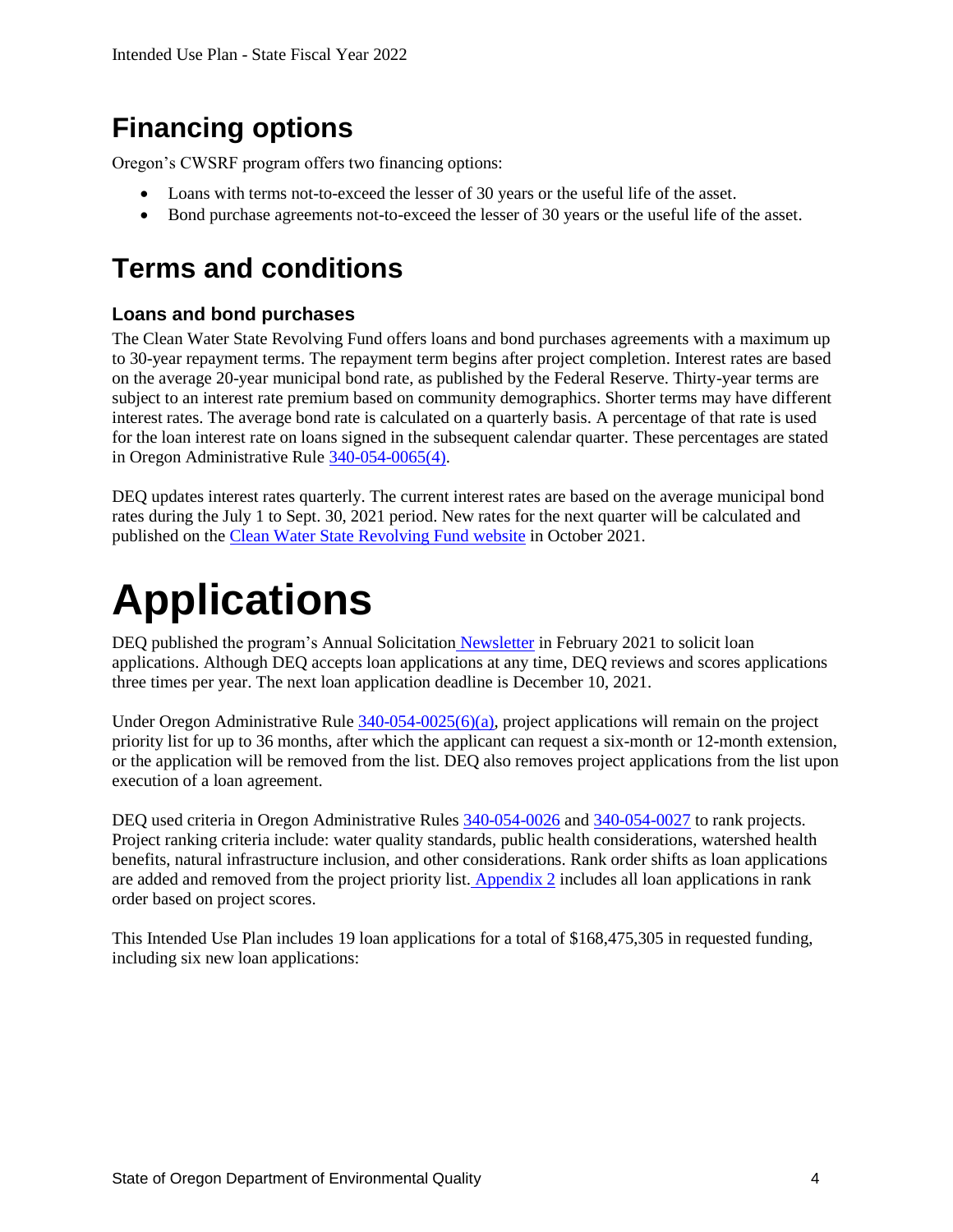| <b>Applicant</b>   | <b>Application</b><br><b>Number</b> | <b>Project Name</b>                                                                      | <b>Amount</b><br><b>Requested</b> |
|--------------------|-------------------------------------|------------------------------------------------------------------------------------------|-----------------------------------|
| City of Bay City   | 22130-22                            | Point Source, Construction - Wastewater<br><b>Treatment Plant Headworks Screen</b>       | \$300,000                         |
| City of Bend       | 14510A-22                           | Planning - WRF Facilities Plan Update                                                    | \$750,000                         |
| City of Bend       | 14510B-22                           | Planning - Collection System Master Plan<br>Update                                       | \$1,750,000                       |
| City of Bend       | 14510C-22                           | Point Source, Design and Construction -<br>Admiral & King Jehu Sewer Project             | \$3,950,000                       |
| City of Bend       | 14510D-22                           | Point Source, Design and Construction -<br>Neff and Purcell Intersection<br>Improvements | \$1,400,000                       |
| City of Falls City | 32100-22                            | Point Source, Design and Construction -<br><b>Falls City Wastewater Treatment Plant</b>  | \$1,700,000                       |

#### <span id="page-8-0"></span>**Table 1: Intended Use Plan New Loan Applicants**

Since the publication of the last Intended Use Plan, DEQ executed two new loan agreements totaling \$6,275,000 with Salishan Sanitary District (80300-21) and City of Sandy (80490-20). Odell Sanitary District requested their most recent application (70140B-21) be removed from the IUP project list.

Table 2 lists project descriptions for each loan application and includes:

- Type of loan, loan amount and application numbers with an extension that indicates the state fiscal year.
- A description of the project goals and water quality benefits.
- The section of the Clean Water Act the project qualifies for: Section 212 (treatment works), Section 319 (nonpoint source pollution control) or Section 320 (estuary management).
- 2014 Oregon Nonpoint Source Management Program Plan citations for all nonpoint source pollution control projects.
- Reference to a Comprehensive Conservation and Management Plan for estuary management projects.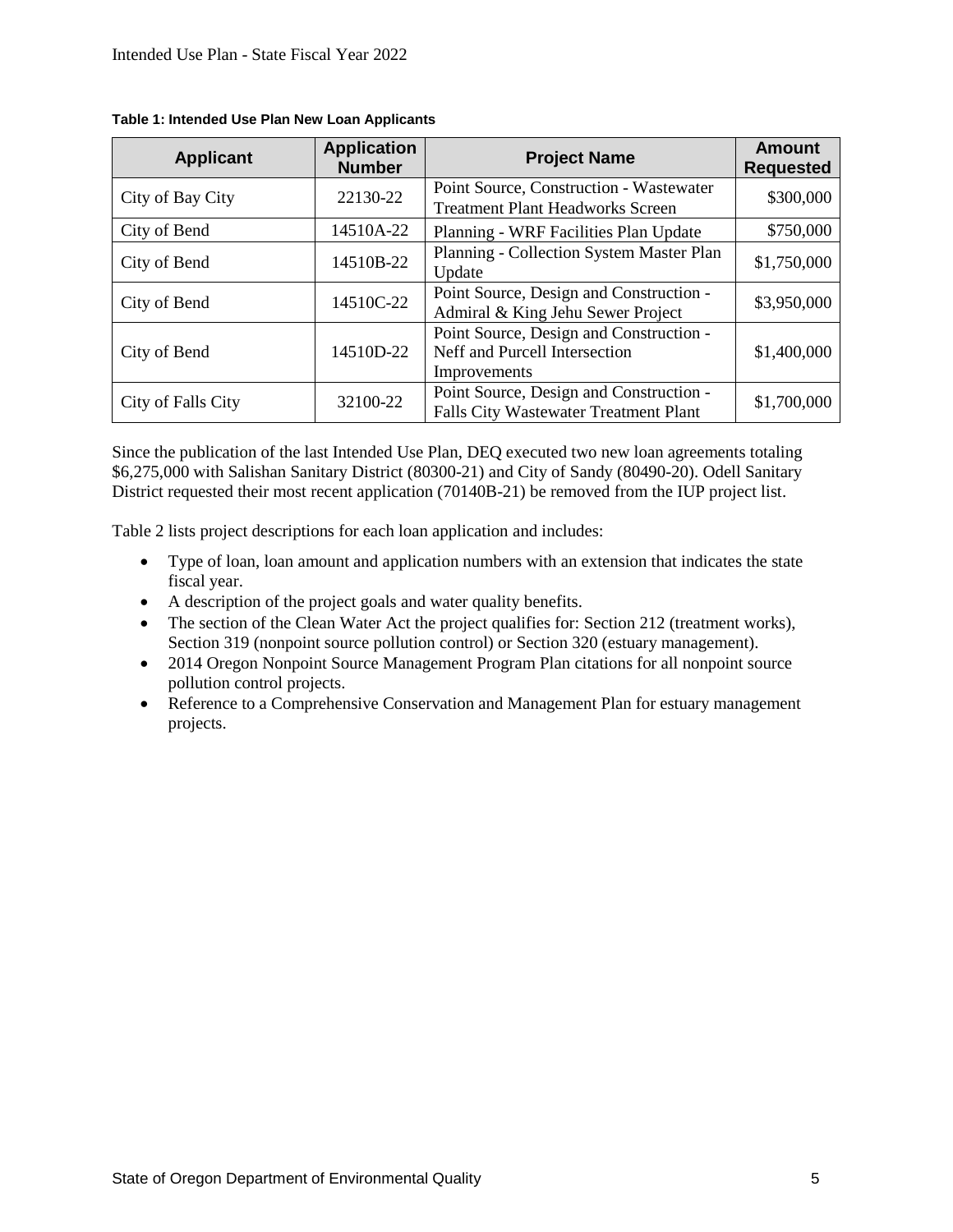## <span id="page-9-0"></span>**Project descriptions**

#### <span id="page-9-1"></span>**Table 2: Project Description List**

| <b>Loan Application</b><br><b>Number</b>                                                                    | <b>Applicant and Project Description</b>                                                                  | <b>Amount</b> |  |  |
|-------------------------------------------------------------------------------------------------------------|-----------------------------------------------------------------------------------------------------------|---------------|--|--|
| 13840-22                                                                                                    | <b>City of Bay City (Tillamook County)</b>                                                                | \$300,000     |  |  |
|                                                                                                             | Sec. 212 and Sec 320, Design and Construction, Wastewater Treatment Plant Headworks Screen. The           |               |  |  |
|                                                                                                             | City of Bay City 2019 Wastewater Facility Plan identifies the need for a new head works structure with    |               |  |  |
|                                                                                                             | a mechanical screening and degritting system. The city will design, purchase and install a headworks      |               |  |  |
|                                                                                                             | screen for the existing Wastewater Treatment Plant. The new headworks screen will decrease potential      |               |  |  |
|                                                                                                             | equipment malfunctions, need for repairs, reduce overflows and spills that could lead to permit           |               |  |  |
|                                                                                                             | violations and negative impacts on water quality and human health. The project will help the city         |               |  |  |
|                                                                                                             | maintain permit compliance, provide water quality benefits for the National Tillamook Bay Estuary         |               |  |  |
|                                                                                                             | and is consistent with the Tillamook Bay Estuary Partnership Comprehensive Conservation and               |               |  |  |
| Management Plan.                                                                                            |                                                                                                           |               |  |  |
| 14510A-22                                                                                                   | <b>City of Bend (Deschutes County)</b>                                                                    | \$750,000     |  |  |
|                                                                                                             | Sec. 212 Planning, WRF Facilities Plan Update. The City of Bend's most recent Water Reclamation           |               |  |  |
|                                                                                                             | Facility Facilities Plan was adopted in 2008 and the city will update the plan. The city continues to     |               |  |  |
|                                                                                                             | experience rapid growth, recently completed an Urban Growth Boundary expansion and annexed land           |               |  |  |
|                                                                                                             | that is currently without sewer service. The planning project will include: stakeholder engagement,       |               |  |  |
|                                                                                                             | performance testing, growth projections, assessment of existing facilities and capacities, exploration of |               |  |  |
|                                                                                                             | options for handling fats, oils and grease, and climate change action goals. The plan update will include |               |  |  |
|                                                                                                             | a Capital Improvement Plan (CIP) that lists projects to complete over five, 10, and 20 years to provide   |               |  |  |
|                                                                                                             | sewer service throughout the city and improvements to achieve Bend's climate change action goals.         |               |  |  |
| 14510B-22                                                                                                   | <b>City of Bend (Deschutes County)</b>                                                                    | \$1,750,000   |  |  |
|                                                                                                             | Sec. 212, Planning, Collection System Master Plan Update. The City of Bend's most recent Collection       |               |  |  |
|                                                                                                             | System Master Plan was adopted in 2014 and the city will update the plan. The city has experienced        |               |  |  |
|                                                                                                             | rapid growth, recently completed an Urban Growth Boundary expansion and annexed additional land           |               |  |  |
|                                                                                                             | that is currently without sewer service. The planning project will include: stakeholder engagement,       |               |  |  |
|                                                                                                             | wastewater modeling, growth projections, assessment of existing facilities and capacities, and climate    |               |  |  |
|                                                                                                             | action goals. The Collection System Master Plan update will include a Capital Improvement Plan (CIP)      |               |  |  |
|                                                                                                             | that identifies projects to complete over five, 10, and 20 years to provide sewer service throughout the  |               |  |  |
|                                                                                                             | city and improvements to achieve Bend's climate action goals.                                             |               |  |  |
| 14510C-22                                                                                                   | <b>City of Bend (Deschutes County)</b>                                                                    | \$3,950,000   |  |  |
|                                                                                                             | Sec. 212, Design and Construction, Admiral & King Jehu Sewer Project. The City of Bend will               |               |  |  |
|                                                                                                             | complete this project as part of the city's Septic to Sewer program. The project was selected from        |               |  |  |
|                                                                                                             | applications from Bend residents who petitioned the city to install sewer on their roadways. The project  |               |  |  |
|                                                                                                             | will allow a total of 48 properties to decommission septic systems and connect to the recently            |               |  |  |
|                                                                                                             | completed Southeast Sewer Interceptor. The major components of the project include: installing 8-inch     |               |  |  |
| sewer mains, 12-inch sewer mains, 48-inch and/or 60-inch sewer manholes, 4-inch sewer laterals on           |                                                                                                           |               |  |  |
|                                                                                                             | Admiral Way, King Hezekiah Way, and King Jehu Way and restoring pavement of the existing local            |               |  |  |
| roadways. The project will protect water quality and help eliminate potential health hazards associated     |                                                                                                           |               |  |  |
| with failing septic systems.                                                                                |                                                                                                           |               |  |  |
| 14510D-22                                                                                                   | <b>City of Bend (Deschutes County)</b>                                                                    | \$1,400,000   |  |  |
| Sec. 212, Design and Construction, Neff and Purcell Intersection Improvements Project. The City of          |                                                                                                           |               |  |  |
|                                                                                                             | Bend will complete this "synergy" project including stormwater, sewer and traffic control                 |               |  |  |
| improvements at the same time. The city will utilize CWSRF funds for the stormwater and sewer               |                                                                                                           |               |  |  |
| portions of the project. The overall project will replace a traffic signal, widen the road, and upgrade the |                                                                                                           |               |  |  |
| stormwater and sewer infrastructure in this area. The stormwater objective of the project is to address     |                                                                                                           |               |  |  |
|                                                                                                             | infiltration and reduce flooding in an area where flooding has been an issue. The city will               |               |  |  |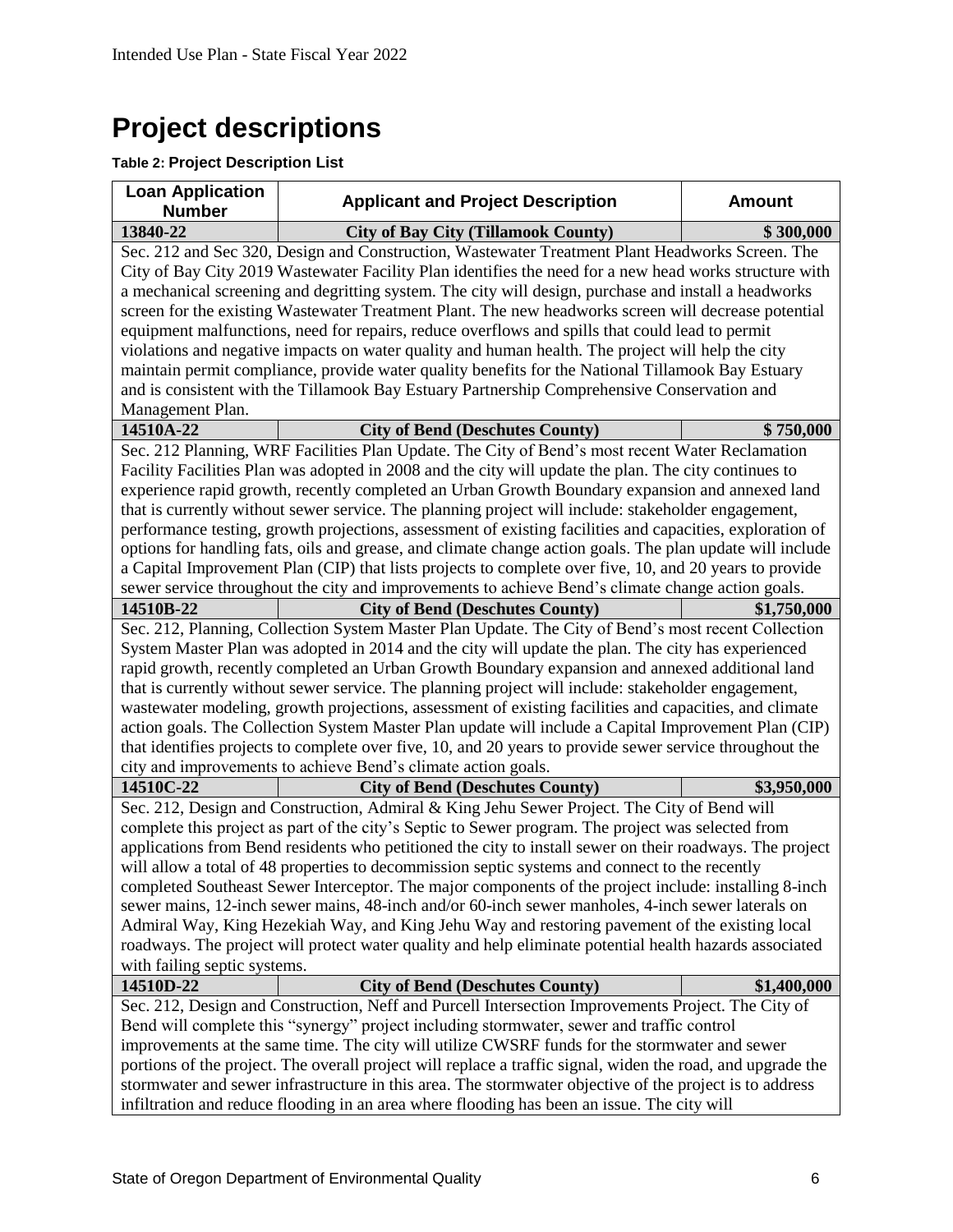|                                                                                                   | decommission and replace existing stormwater structures that are at or near their design life with new                                                                                                          |                                                                                                |  |  |  |
|---------------------------------------------------------------------------------------------------|-----------------------------------------------------------------------------------------------------------------------------------------------------------------------------------------------------------------|------------------------------------------------------------------------------------------------|--|--|--|
| conveyance structures (inlets), new pretreatment structures (sedimentation manholes) and new      |                                                                                                                                                                                                                 |                                                                                                |  |  |  |
|                                                                                                   | infiltration structures (drywells). The sewer objective of the project is to improve sanitary sewer                                                                                                             |                                                                                                |  |  |  |
|                                                                                                   | infrastructure and address maintenance difficulties with manholes including a six-way manhole with                                                                                                              |                                                                                                |  |  |  |
|                                                                                                   | inflow and infiltration. The city will eliminate a manhole with conflicting flows, remove redundant                                                                                                             |                                                                                                |  |  |  |
|                                                                                                   | sewers on the east and west approaches to the intersection and combine flows into a single sewer main.                                                                                                          |                                                                                                |  |  |  |
| 22130-21                                                                                          | <b>City of Chiloquin (Klamath County)</b>                                                                                                                                                                       | \$1,300,000                                                                                    |  |  |  |
|                                                                                                   | Sec. 212, Design and Construction, City of Chiloquin Wastewater Treatment Plant Replacement. The                                                                                                                |                                                                                                |  |  |  |
|                                                                                                   | City of Chiloquin's existing wastewater treatment facility does not meet the NPDES discharge limits                                                                                                             |                                                                                                |  |  |  |
|                                                                                                   | for BOD and TSS. The discharge also exceeds the TMDL limits for dissolved oxygen and phosphorus                                                                                                                 |                                                                                                |  |  |  |
|                                                                                                   | which impact the Williamson River. The city will construct a new lagoon storage and effluent reuse                                                                                                              |                                                                                                |  |  |  |
|                                                                                                   | facility and will abandon the existing WWTF and outfall pipe to the Williamson River. The project                                                                                                               |                                                                                                |  |  |  |
|                                                                                                   | includes a new or modified pumping system that will provide transmission from the existing WWTF                                                                                                                 |                                                                                                |  |  |  |
|                                                                                                   | location to a new two-cell facultative lagoon system of approximately 15 acres total with maximum                                                                                                               |                                                                                                |  |  |  |
|                                                                                                   | eight feet water depth to treat effluent and store reclaimed water for reuse in irrigation. The city will                                                                                                       |                                                                                                |  |  |  |
|                                                                                                   | disinfect effluent in chlorine disinfection facilities before transfer to an irrigation system. An irrigation                                                                                                   |                                                                                                |  |  |  |
|                                                                                                   | pump station will pump the reclaimed water from the lagoon cells to a sprinkler system that will                                                                                                                |                                                                                                |  |  |  |
|                                                                                                   | irrigate natural vegetation in a 36-acre field. The new project will permanently eliminate discharge to                                                                                                         |                                                                                                |  |  |  |
|                                                                                                   | the Williamson River. DEQ plans to issue a WPCF permit for the new lagoon facility in 2022.                                                                                                                     |                                                                                                |  |  |  |
| 26110-20                                                                                          | <b>City of Dallas (Polk County)</b>                                                                                                                                                                             | \$9,000,000                                                                                    |  |  |  |
|                                                                                                   | Sec. 212, Design and Construction, Dallas WWTF Recycled Water Project. The city will use treated                                                                                                                |                                                                                                |  |  |  |
|                                                                                                   | municipal wastewater for industrial paper manufacturing and system cooling as well as irrigation of a                                                                                                           |                                                                                                |  |  |  |
|                                                                                                   |                                                                                                                                                                                                                 | public park landscape. This city will proactively reduce thermal loading to Rickreall Creek in |  |  |  |
| anticipation of thermal load limits in the upcoming NPDES permit renewal. The project will reduce |                                                                                                                                                                                                                 |                                                                                                |  |  |  |
|                                                                                                   |                                                                                                                                                                                                                 |                                                                                                |  |  |  |
|                                                                                                   |                                                                                                                                                                                                                 |                                                                                                |  |  |  |
|                                                                                                   | demand on the city's limited drinking water supply by an estimated 45 percent, because it will no                                                                                                               |                                                                                                |  |  |  |
| 29520-20                                                                                          | longer need to be used for public park landscape irrigation.                                                                                                                                                    | \$4,344,000                                                                                    |  |  |  |
|                                                                                                   | <b>City of Dufur (Wasco County) – Interim Financing</b>                                                                                                                                                         |                                                                                                |  |  |  |
|                                                                                                   | Sec. 212, Design and Construction, City of Dufur Wastewater System Improvements. The City of                                                                                                                    |                                                                                                |  |  |  |
|                                                                                                   | Dufur is in violation of its National Pollution Discharge Elimination System permit limits for ammonia                                                                                                          |                                                                                                |  |  |  |
|                                                                                                   | and has been under a Mutual Agreement and Order with DEQ since 2007. The city has elected to                                                                                                                    |                                                                                                |  |  |  |
|                                                                                                   | modify their existing evaporative lagoon system to facilitate the addition of aeration equipment. The                                                                                                           |                                                                                                |  |  |  |
|                                                                                                   | improvements will enable the city to meet required treatment levels as well as increase the storage and                                                                                                         |                                                                                                |  |  |  |
|                                                                                                   | disposal capacity of the system. Other improvements include the addition of a headworks and screening                                                                                                           |                                                                                                |  |  |  |
|                                                                                                   | system, maintenance building modifications, reconstruction of inlets and control structures at treatment                                                                                                        |                                                                                                |  |  |  |
|                                                                                                   | lagoons, removing sludge build-up, and expansion of the city's irrigation area. These improvements                                                                                                              |                                                                                                |  |  |  |
|                                                                                                   | will allow the city to discontinue discharge to Fifteenmile Creek. This is an interim financing loan.                                                                                                           |                                                                                                |  |  |  |
|                                                                                                   | The city will repay DEQ with financing through USDA - Rural Development.                                                                                                                                        |                                                                                                |  |  |  |
| 32100-22                                                                                          | <b>City of Falls City (Polk)</b>                                                                                                                                                                                | \$1,700,000                                                                                    |  |  |  |
|                                                                                                   | Sec. 212, Design and Construction, Falls City Wastewater Treatment Plant. The city of Falls City                                                                                                                |                                                                                                |  |  |  |
|                                                                                                   | Septic Tank Effluent Gravity/Septic Tank Effluent Pump wastewater system causes public health                                                                                                                   |                                                                                                |  |  |  |
|                                                                                                   | issues from wastewater effluent surfacing on the high school football field. The city will construct a                                                                                                          |                                                                                                |  |  |  |
|                                                                                                   | new facultative lagoon and re-use limited portions of the existing STEG/STEP system. The project will                                                                                                           |                                                                                                |  |  |  |
|                                                                                                   | include a new pump and force main that will carry effluent from the wastewater treatment site to a new                                                                                                          |                                                                                                |  |  |  |
|                                                                                                   | site for treatment including the facultative lagoon and a larger secondary storage lagoon with chlorine<br>disinfection. The city will continue to use the septic tanks for solids management. The project will |                                                                                                |  |  |  |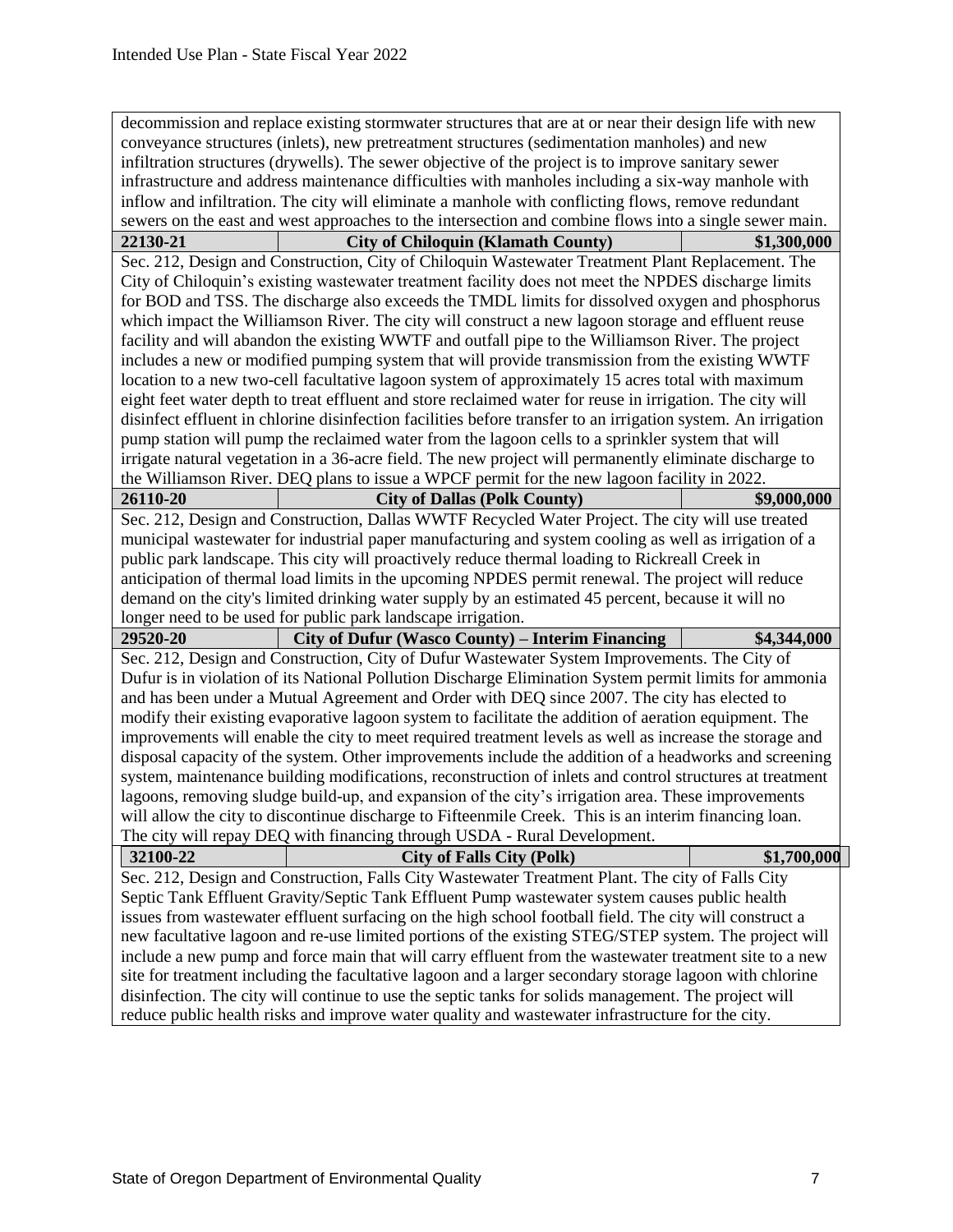| 62370B-20                                                                                                                                                                                                       | <b>City of Madras (Deschutes County)</b>                                                                     | \$2,313,231  |  |  |
|-----------------------------------------------------------------------------------------------------------------------------------------------------------------------------------------------------------------|--------------------------------------------------------------------------------------------------------------|--------------|--|--|
|                                                                                                                                                                                                                 | Sec. 212, Design and Construction, Wastewater Collection Expansion: Highway 361, 97 and                      |              |  |  |
| Willowcreek. This project includes design and construction of a gravity collection system in three areas                                                                                                        |                                                                                                              |              |  |  |
| of Madras, which are currently not served by the city's sewer system. These are top priority areas for                                                                                                          |                                                                                                              |              |  |  |
|                                                                                                                                                                                                                 | improvements listed in the city's Wastewater Facility Plan in 2018 based on concerns with failing            |              |  |  |
|                                                                                                                                                                                                                 | septic systems and requests for development. The existing collection system is at capacity in two of the     |              |  |  |
|                                                                                                                                                                                                                 | areas, which increases risk of sewer back-up and limits future growth. The city will construct a parallel    |              |  |  |
|                                                                                                                                                                                                                 | sewer interceptor to increase capacity in these two areas. The third area currently does not have            |              |  |  |
|                                                                                                                                                                                                                 | sewer. The city will extend sewer to this area so residences on septic systems will be able to connect to    |              |  |  |
|                                                                                                                                                                                                                 | sewer, prevent pollution from failing septic systems and protect groundwater.                                |              |  |  |
| 62370-21                                                                                                                                                                                                        | <b>City of Madras (Deschutes County)</b>                                                                     | \$600,000    |  |  |
|                                                                                                                                                                                                                 | Sec. 212, Design and Construction, Mountain View and Skyridge Sewer Extension Project. The City of           |              |  |  |
|                                                                                                                                                                                                                 | Madras will construct a gravity sewer collection system in the existing Mountain View and SkyRidge           |              |  |  |
|                                                                                                                                                                                                                 | Subdivision that will include a new 8-inch gravity sewer with manholes, service connections and              |              |  |  |
|                                                                                                                                                                                                                 | reconstruction of roadway surfaces after installation. The objective of the project is to provide sewer to   |              |  |  |
|                                                                                                                                                                                                                 | an area of town where none exists, enabling residents with failing septic systems septic systems to          |              |  |  |
|                                                                                                                                                                                                                 | connect to sewer. The project will also provide sewer to a number of lots that are currently vacant due      |              |  |  |
|                                                                                                                                                                                                                 | to lack of public sewer facilities. The city plans to provide an incentive to homeowners to                  |              |  |  |
|                                                                                                                                                                                                                 | decommission their existing septic systems and connect to the city's sewer system in the same way the        |              |  |  |
|                                                                                                                                                                                                                 | city did with the CWSRF funded Bel Air and Herzberg Heights Sewer Extension project.                         |              |  |  |
| 69660-21                                                                                                                                                                                                        | <b>North Unit Irrigation District (Deschutes County)</b>                                                     | \$8,150,000  |  |  |
|                                                                                                                                                                                                                 | Sec. 319, Design and Construction, North Unit Irrigation District: Lateral 43 and Juniper Butte Piping       |              |  |  |
|                                                                                                                                                                                                                 | Project. The North Unit Irrigation District's System Improvement Plan (2017) proposes to pipe the            |              |  |  |
|                                                                                                                                                                                                                 | district's open canal network, including the addition of pressure reducing stations, reuse/retention         |              |  |  |
|                                                                                                                                                                                                                 | reservoirs, and metered turnouts for every water user. The current project proposes to start in one          |              |  |  |
|                                                                                                                                                                                                                 | portion of the district by piping laterals 31, 32, 34 and 43, which represents a total of 8.2 miles of leaky |              |  |  |
|                                                                                                                                                                                                                 | canal and serves over 9,800 acres of agricultural land. The project will improve water quality in the        |              |  |  |
| lower Crooked River, Lake Billy Chinook and the lower Deschutes River by removing canal seepage                                                                                                                 |                                                                                                              |              |  |  |
|                                                                                                                                                                                                                 | and minimizing and eliminating return flow from agricultural lands. Piping of the laterals will also         |              |  |  |
|                                                                                                                                                                                                                 | encourage on-farm efficiency by providing pressurized water, which enables the switch from furrow            |              |  |  |
|                                                                                                                                                                                                                 | irrigation to sprinkler irrigation, reducing excessive seepage and agricultural runoff from fields. The      |              |  |  |
|                                                                                                                                                                                                                 | project is consistent with the 2014 Nonpoint Source Management Program Plan sections 3.6.1                   |              |  |  |
|                                                                                                                                                                                                                 | Watershed Approach Basin Reports (Deschutes Basin) and 6.1 Clean Water State Revolving Fund.                 |              |  |  |
| 76070-20                                                                                                                                                                                                        | <b>City of Redmond (Deschutes County)</b>                                                                    | \$31,000,000 |  |  |
|                                                                                                                                                                                                                 | Sec. 212, Design and Construction, WPCF Improvements. The City of Redmond will complete Water                |              |  |  |
|                                                                                                                                                                                                                 | Pollution Control Facilities improvements to address current and projected service needs for capacity,       |              |  |  |
| ability to meet current and potential future regulatory requirements, reliability of unit process                                                                                                               |                                                                                                              |              |  |  |
| performance and ability to maintain the facilities over a 20-year planning horizon. The major project                                                                                                           |                                                                                                              |              |  |  |
| components include expanding the Orbal System, installing new tertiary treatment filtration and UV                                                                                                              |                                                                                                              |              |  |  |
| disinfection, rehabilitating the solids de-watering building and equipment, installing a solar biosolids                                                                                                        |                                                                                                              |              |  |  |
| drying and storage system, installing a new standby generator, and other facility improvements                                                                                                                  |                                                                                                              |              |  |  |
| including a new operations building.                                                                                                                                                                            |                                                                                                              |              |  |  |
| 76070-21                                                                                                                                                                                                        | <b>City of Redmond (Deschutes County)</b>                                                                    | \$41,600,000 |  |  |
|                                                                                                                                                                                                                 | Sec. 212, Design and Construction, Water Pollution Control Facility Treatment Plant Expansion -              |              |  |  |
|                                                                                                                                                                                                                 | 2022. The City of Redmond needs to upgrade its Water Pollution Control Facility that was constructed         |              |  |  |
|                                                                                                                                                                                                                 | in 1978 to address regulatory requirements and meet the needs of a growing community. The city               |              |  |  |
| evaluated a number of alternatives and submitted a CWSRF loan application in August 2019 to expand                                                                                                              |                                                                                                              |              |  |  |
| and improve the WPCF at its current location. The city submitted this second loan application because<br>the city reevaluated alternatives and decided to abandon the existing treatment plant and construct an |                                                                                                              |              |  |  |
|                                                                                                                                                                                                                 |                                                                                                              |              |  |  |
|                                                                                                                                                                                                                 | aerated lagoon with wetland treatment and disposal facility at a new location because the facility is        |              |  |  |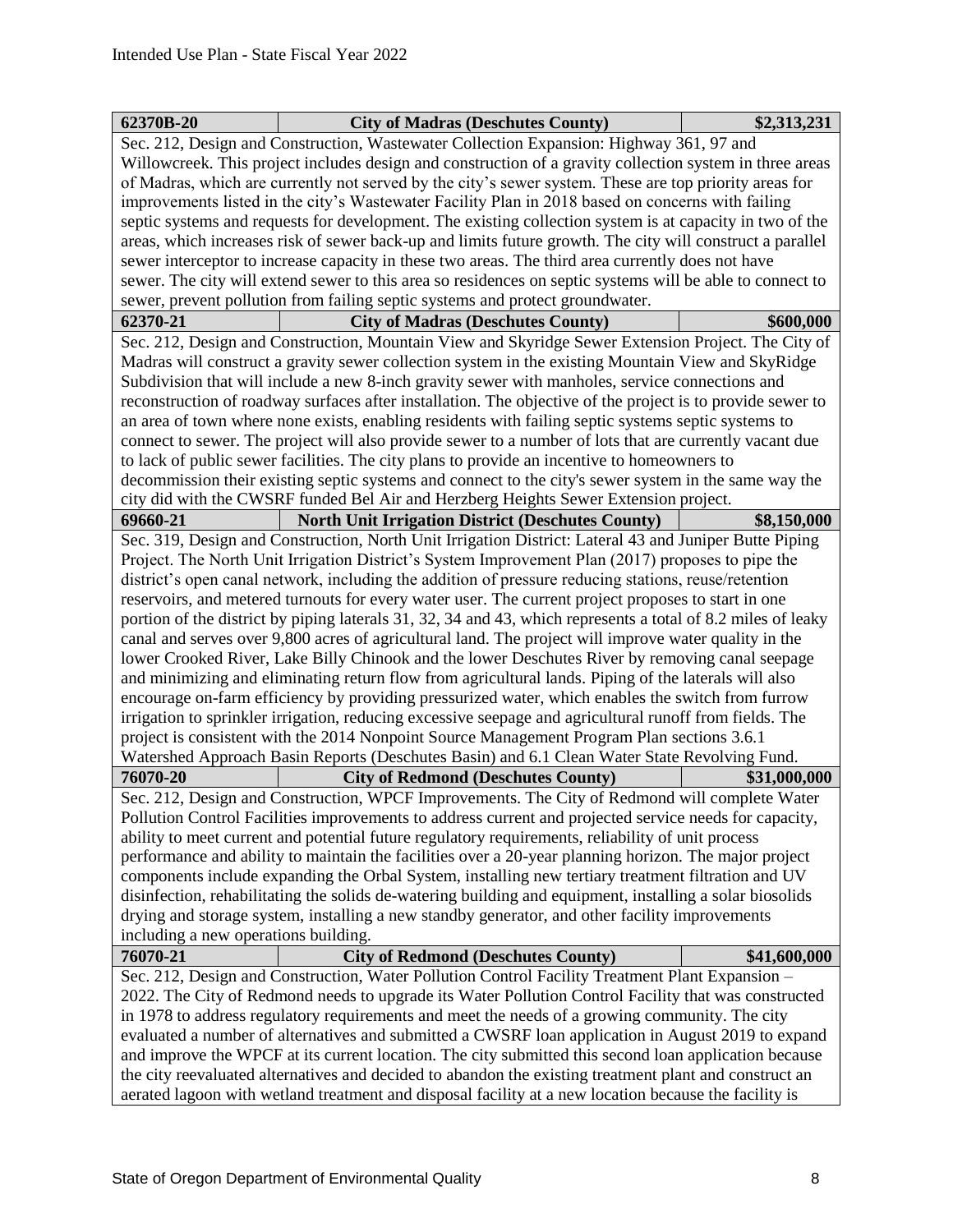located too close to residential development. The project will include a headworks component for primary treatment, a series of aeration and settling lagoons for secondary treatment, lined constructed wetlands for tertiary treatment and unlined disposal wetlands for effluent disposal. For now, the city intends to keep loan application 76070-20 on the Intended Use Plan until it obtains the land use approvals for this new project alternative. If the city obtains all necessary land use approvals to move forward with this alternative, the city will withdraw loan application 76070-20. However, if the city does not obtain all necessary land use approvals, this city will abandon this alternative, withdraw this loan application, and proceed with the proposed project as outlined in loan application 76070-20.

| 78600-21 | <b>Rogue River Valley Irrigation District and Medford</b> | \$24,334,500 |
|----------|-----------------------------------------------------------|--------------|
|          | <b>Irrigation District (Jackson County)</b>               |              |

Sec. 319, Design and Construction, Joint System Canal Piping Project. Rogue River Valley Irrigation District and Medford Irrigation District jointly use the Joint System Canal to serve several thousand customers with crop irrigation. Seepage and evaporation are occurring along the canal, which is resulting in lost water and ultimately less water flowing through the canal downstream to other water bodies. The proposed project includes design and construction of piping up to 4.4 miles of canal and diversions, replacement of siphons, improvements to water diversion structures and fish passage. The project will address water quantity and quality for downstream streams, including South Fork Little Butte Creek, which experience low flow in some seasons. The project focuses on best management practices for irrigation to improve water quality from nonpoint sources and is consistent with the 2014 Nonpoint Source Management Program Plan sections 3.6.1 Watershed Approach Basin Reports and 6.1 Clean Water State Revolving Fund.

| 83810A-19,                  | <b>City of Sheridan (Yamhill County)</b>                                                               | \$4,577,513 |
|-----------------------------|--------------------------------------------------------------------------------------------------------|-------------|
| 83810B-19                   |                                                                                                        |             |
| $\sim$ $\sim$ $\sim$ $\sim$ | $1.11 \, \text{C}$<br>$\sim$ 1 $\blacksquare$ $\blacksquare$ $\blacksquare$ $\blacksquare$<br><b>T</b> |             |

Sec. 212, Design and Construction, Yamhill Street and East Main Street Sewer Improvement Project. The city will replace an existing  $15" - 18"$  trunk line with a 24" interceptor to increase capacity and eliminate sanitary sewer overflows. The project also includes another 24" pipeline parallel to the existing pipe across the Yamhill River for redundancy. The City of Sheridan discharges into the South Yamhill River, a tributary of the Yamhill River, which is listed along with its tributaries as water quality limited for bacteria. The project will improve water quality by reducing bacteria in the South Yamhill River and Yamhill watershed.

Sec. 319, Design and Construction Sponsorship Option loan in the amount of \$689,513 will address: Bridge Street and Main Street Stormwater Manhole Retrofits, includes retrofitting existing stormwater manhole and catch basins, which provide no water quality enhancement, to perform water quality enhancement and pollution control from impervious surface. The project will mitigate pollution into the South Yamhill River and reduce the potential hazard for the new raw water intake for the city. The sponsorship option project is consistent with the 2014 Final Oregon Nonpoint Source Management Program Plan section 4.6 Total Maximum Daily Load Implementation for Urban and Rural Residential DMAs.

| 89750-21                                                                                                | <b>City of Sweet Home (Linn County)</b>                                                                    | \$30,056,061 |  |
|---------------------------------------------------------------------------------------------------------|------------------------------------------------------------------------------------------------------------|--------------|--|
| Sec. 212, Design and Construction, Sweet Home Wastewater Treatment Plant Improvements. The City         |                                                                                                            |              |  |
|                                                                                                         | of Sweet Home's current was tewater treatment plant is at the end of its useful life and is not capable of |              |  |
| treating current flows nor the flows expected over the next 20 years. The proposed project will achieve |                                                                                                            |              |  |
| compliance with NPDES permit requirements and alleviate water quality degradation in Ames Creek         |                                                                                                            |              |  |
| and South Santiam River through a complete WWTP renovation and an overhaul of the treatment             |                                                                                                            |              |  |
| processes. The project includes influent pump station upgrades, new headworks with screens, a new       |                                                                                                            |              |  |
| primary clarifier, modifications to the aeration basin, a new secondary clarifier, new pump stations,   |                                                                                                            |              |  |
| new tertiary filters, a new UV disinfection system, a new peak flow outfall, a new primary anaerobic    |                                                                                                            |              |  |
|                                                                                                         | digester, and new drying beds. Additionally, the project includes several site improvements including      |              |  |
|                                                                                                         | new buildings for electrical, mechanical and administrative needs.                                         |              |  |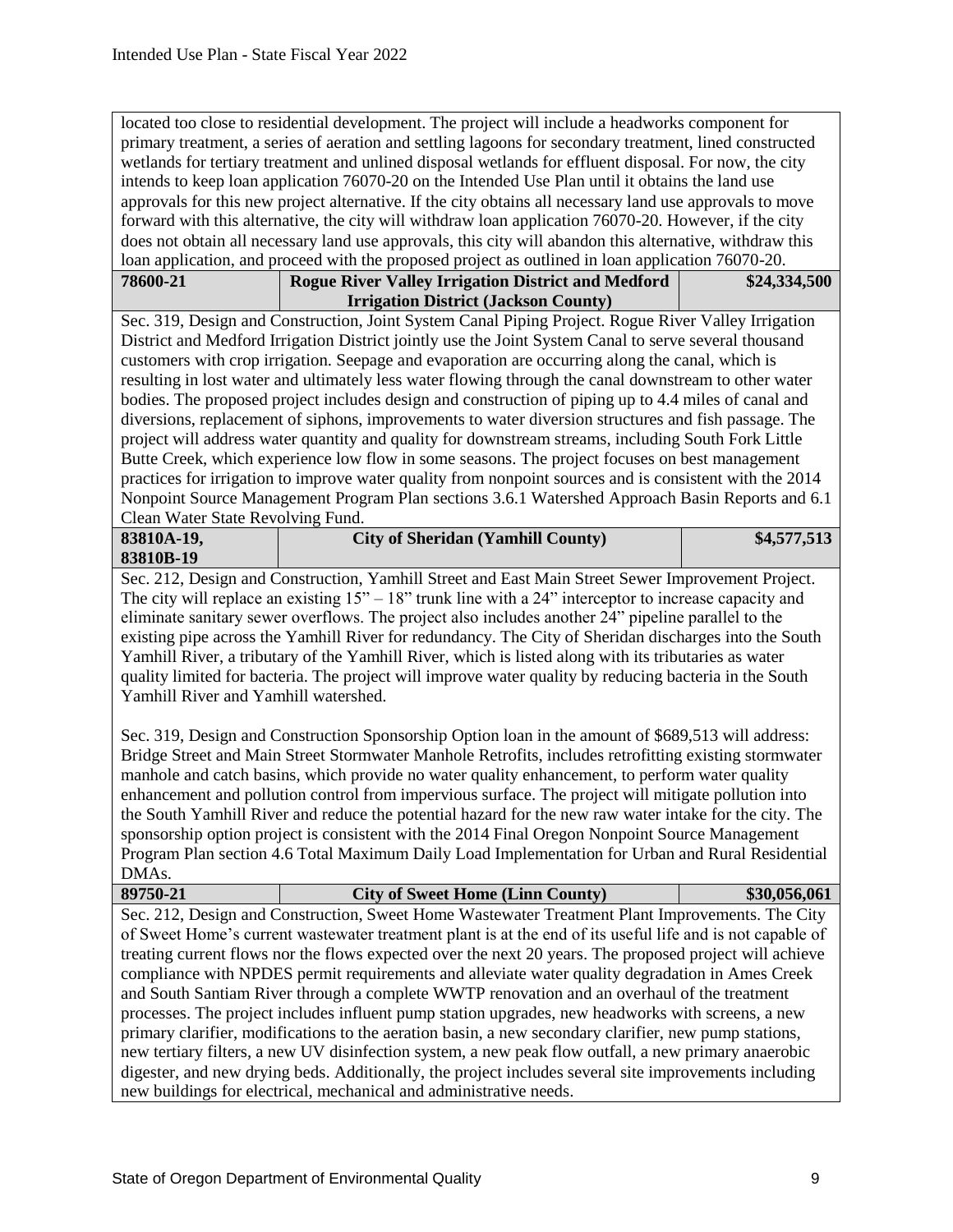| 91800A-20                                                                                                | <b>City of Toledo (Lincoln County)</b>                                                               | \$600,000 |  |  |
|----------------------------------------------------------------------------------------------------------|------------------------------------------------------------------------------------------------------|-----------|--|--|
|                                                                                                          | Sec. 212, Construction, Sanitary Sewer Improvements and Butler Bridge Force Main Replacement.        |           |  |  |
|                                                                                                          | The city has a Mutual Agreement and Order executed in March 2019 due to inflow and infiltration and  |           |  |  |
|                                                                                                          | sanitary sewer overflows into the Yaquina River. The project will include inspecting the entire      |           |  |  |
|                                                                                                          | collection system, "Priority 1" collection system improvements identified in the wastewater facility |           |  |  |
| plan, eliminating inflow and infiltration, replacing the Butler Bridge Sewer force main and installing   |                                                                                                      |           |  |  |
|                                                                                                          | flow meters to eliminate sanitary sewer overflows and achieve compliance.                            |           |  |  |
| 91800B-20                                                                                                | <b>City of Toledo (Lincoln County)</b>                                                               | \$750,000 |  |  |
| Sec. 212, Planning, MAO/I&I Sanitary Sewer Improvement Evaluations and Studies. The City of              |                                                                                                      |           |  |  |
| Toledo has a Mutual Agreement and Order for non-compliance. The city will perform a comprehensive        |                                                                                                      |           |  |  |
| inflow and infiltration study including evaluation of wet weather flows to assess the capacity of the    |                                                                                                      |           |  |  |
| plant to treat projected flows. The city will clean, perform a CCTV inspection and smoke test the        |                                                                                                      |           |  |  |
| collection system. The project includes purchase of three flow meters for the treatment plant's influent |                                                                                                      |           |  |  |
|                                                                                                          | lines to collect flow data, which will be used to support future pump station improvements.          |           |  |  |

### <span id="page-13-0"></span>**Project priority list in alphabetical order**

[Appendix 1](#page-22-1) includes all loan applications, including those ready to proceed to an executed loan agreement. An applicant must complete all applicable Clean Water State Revolving Fund loan requirements before DEQ will execute a loan agreement.

The project priority list is in alphabetical order by applicant and includes the following additional information required by the EPA: application number, amount requested, EPA needs category, water quality permit number (for federal National Pollution Discharge Elimination System permits, EPA's "OR" identification number is listed and for state Water Pollution Control Facility permits, the DEQ identification number is listed), and preliminary project schedule.

### <span id="page-13-1"></span>**Project priority list in rank order**

[Appendix 2](#page-23-0) includes all loan applications in rank order, project scores, the applicable green project reserve category and dollar amount, a small community identifier as defined under Oregon Administrative Rule [340-054-0010\(28\)](https://secure.sos.state.or.us/oard/viewSingleRule.action?ruleVrsnRsn=242189) and a facility planning identifier. Rank order shifts as loan applications are added and removed from the project priority list.

### <span id="page-13-2"></span>**Priority ranking criteria**

DEQ used criteria in Oregon Administrative Rules  $340-054-0026$  and  $340-054-0027$  to rank projects. Project ranking criteria include: water quality standards, public health considerations, watershed health benefits, natural infrastructure inclusion, and other considerations.

### <span id="page-13-3"></span>**Applicants ready to proceed**

DEQ will only finance a project that is included in the Intended Use Plan. Additionally, loan applicants must satisfy all Clean Water State Revolving Fund loan requirements prior to receiving an official loan offer from DEQ. Loan requirements include, but are not limited to: documentation of a reliable repayment source, authority to undertake the proposed project, a land use compatibility statement, an environmental review, audited financial statements, project budget and approved project planning documentation.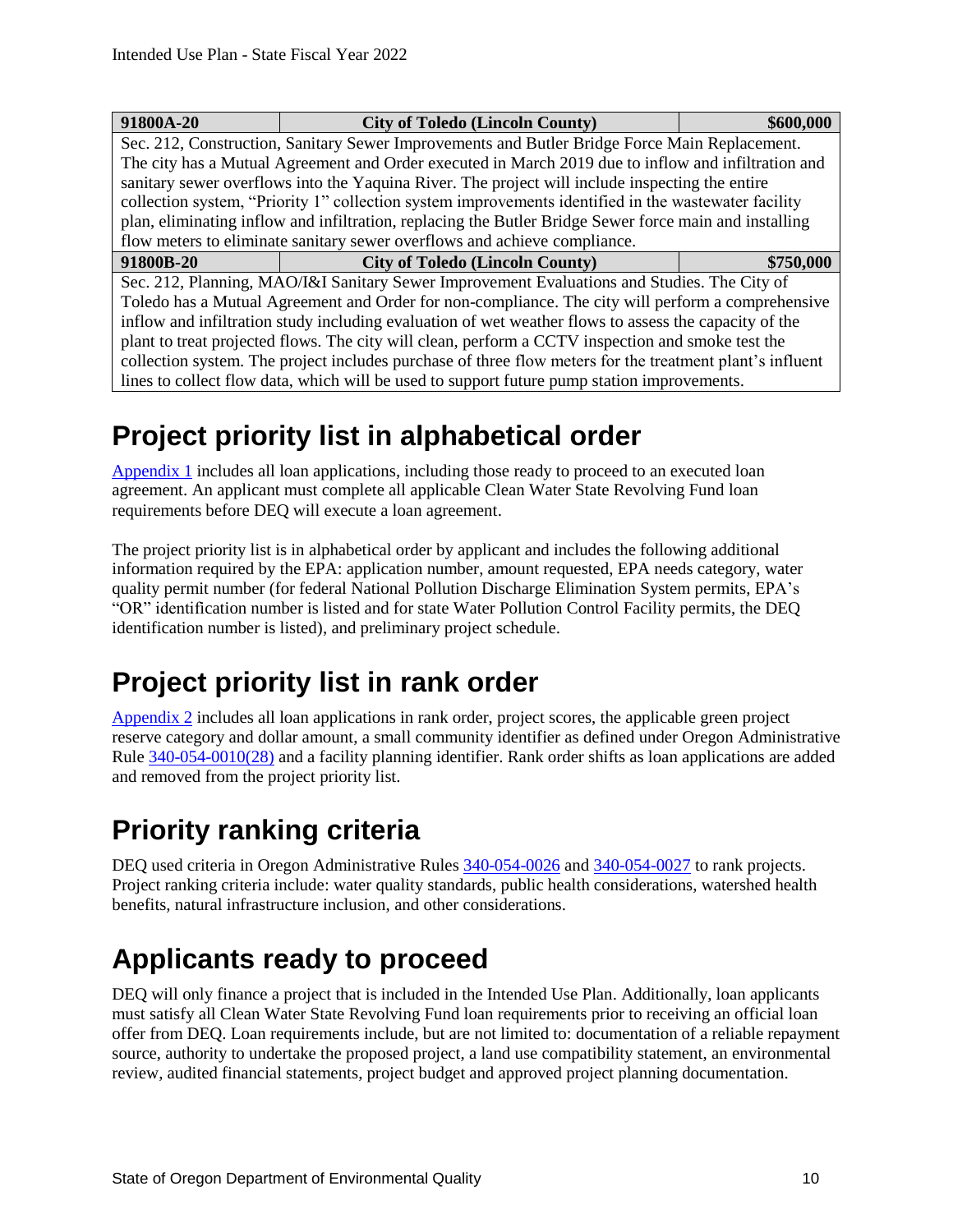When an applicant satisfies all loan requirements, the applicant is considered "ready to proceed" and DEQ will begin the loan agreement execution process. [Appendix 3](#page-24-1) indicates three applicants are ready to proceed: City of Dufur 29520-20, City of Madras, 62370B-20 and City of Redmond, 76070-21.

#### <span id="page-14-0"></span>**Funding award by-pass procedure**

Currently, DEQ has sufficient funds to finance all projects as they become ready to proceed. This ensures the fund is utilized in a timely manner. In the event the program does not have sufficient funds available to finance all projects that are ready to proceed, DEQ will award funding based on highest ranking project that is ready to proceed.

If an applicant declines funding, DEQ will go to the next highest ranking project and offer funding to that applicant, until all available funds have been committed.

## <span id="page-14-1"></span>**Estimated funds available for state fiscal year 2022**

Currently, the loan program has \$285,503,377 net available to lend for state fiscal year 2022. [Appendix 4](#page-25-1) provides the calculation of funds available for state fiscal year 2022 and includes the projections for state fiscal years 2022, 2023 and 2024. This calculation includes the federal fiscal year 2021 capitalization grant in the amount of \$17,949,000.

#### <span id="page-14-2"></span>**Sources and uses of funds**

#### **Federal capitalization grant funds and state match**

To increase funds available, DEQ annually applies for and receives a capitalization grant from EPA. The grant obligates DEQ to provide a 20 percent match in new money to capitalize the fund. DEQ disburses the required match to borrowers prior to disbursing capitalization grant funds. Once DEQ disburses all match and grant funds, DEQ disburses the state revolved funds (repayment funds) to borrowers.

DEQ raised match bonds in May 2021 to meet the match requirement for state fiscal years 2022, 2023 and 2024. [Appendix 4](#page-25-1) represents the estimated timing of the fund supply to the demand for funds, including the new match bonds that will be raised in May. DEQ has the statutory and budgetary authority to raise sufficient match bonds in order to provide the required 20 percent state contribution.

#### **Investment earnings**

The fund earns interest on cash deposited in the Oregon State Treasury, increasing funds available. DEQ forecasts investment earnings conservatively based on the market interest rates and the fund's cash balance. The long-term goal is to keep cash reserves at a level where cash is available to cover future demand and the variability in project completion schedules, ensuring funds in active use by borrowers.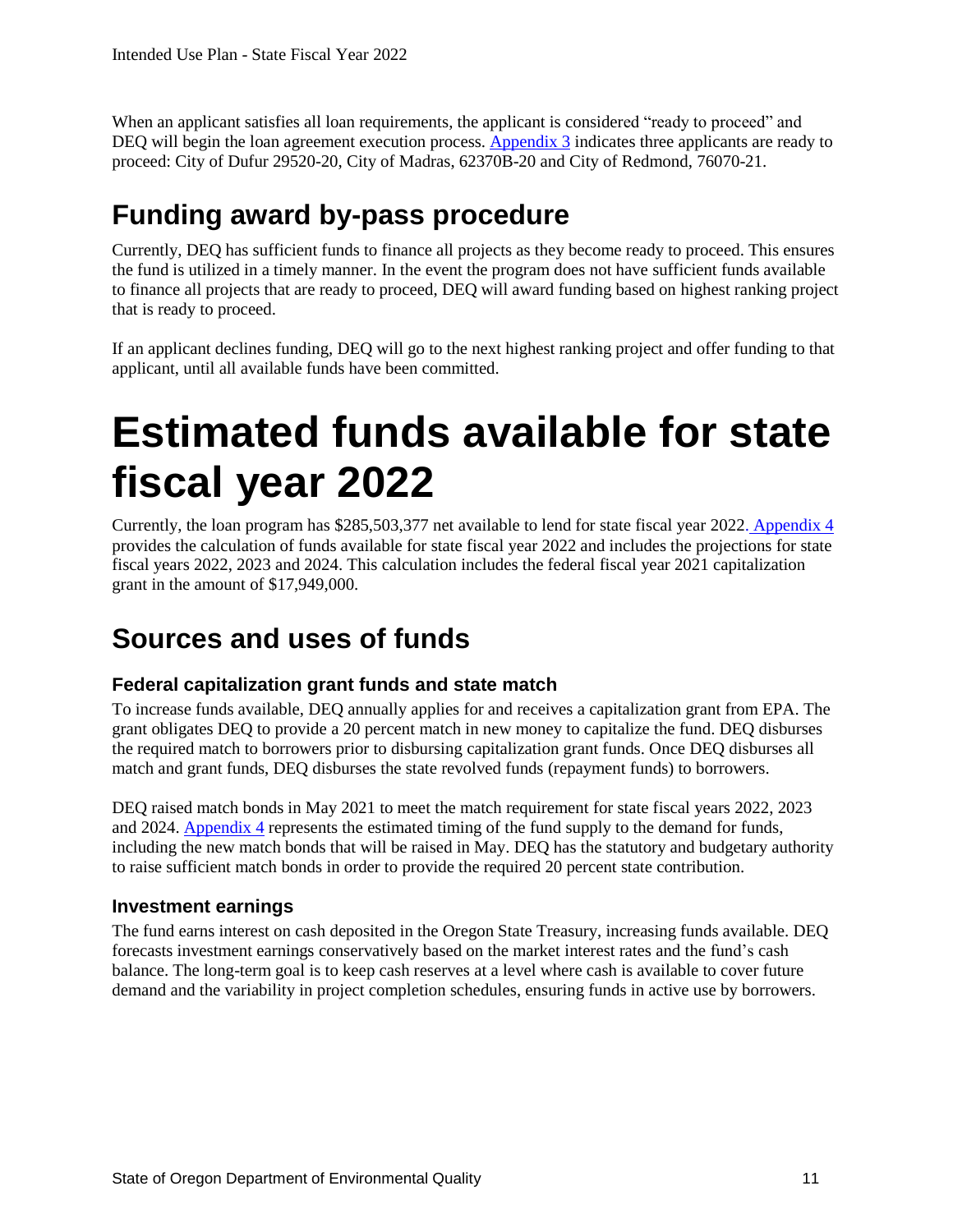#### **Repayments**

Repayment revenues are a primary source of funds DEQ uses to finance projects. Repayment revenues are projected to grow and meet future demand, indicating that the fund is adequately revolving. Borrowers begin repayment six months to one year after project completion, based on an amortization schedule provided by DEQ.

[Appendix 4](#page-25-1) shows projected repayments (principal and interest) based on existing loan agreements for state fiscal years 2022, 2023 and 2024 in the amount of \$159,669,975 included in the cash available. This amount includes the following three categories (from most time certain to least time certain):

- 1) Repayments on projects that are fully disbursed and already in repayment,
- 2) Repayments of interim loans with long-term financing through USDA, Rural Development, and
- 3) Repayments on signed agreements that are not fully disbursed yet but are expected to be in repayment before the end of state fiscal year 2024.

The estimates for 2) and 3) are less time certain due to several factors, including:

- Repayment schedules shift when projects are delayed or completed early,
- Receipt of early loan repayments, and
- Loan agreements for short-term projects go into repayment more quickly, increasing the repayments actually received.

The net effect of these factors in recent years resulted in an increase in actual repayments received over the amount projected. The projections in Appendix 4 do not include repayments from future loan agreements not yet executed, but that could be executed and start repayment during state fiscal year 2023.

State fiscal years 2023 and 2024 are included in the projected repayments because borrowers typically request fund disbursements for approximately three years after loan execution. Future calculations of funds available may be adjusted as conditions warrant.

#### **Administrative expenses**

Prior to state fiscal year 2004, DEQ used four percent of the annual capitalization grant, as allowable, and the annual fee charged on unpaid loan balances to cover administrative expenses. From state fiscal year 2004 to state fiscal year 2020, DEQ used only the annual fee revenue to pay administrative expenses for program operations. For state fiscal year 2022, DEQ will utilize \$717,960 (four percent of capitalization grant) of the federal fiscal year 2021 capitalization grant award, in addition to using fee revenue, to support program administrative expenses.

#### **Debt service on match bonds**

When the State of Oregon, through DEO, issues bonds to generate state match for the capitalization grant, the program pays debt service on those bonds using loan interest earnings exclusively. During state fiscal year 2022, the program will pay approximately \$1,324,875 in debt service costs on bonds issued in previous years. Because debt service reduces funds available for future years, DEQ routinely calls bonds when possible. While this reduces funds available in the short term, the program will realize a reduction of debt service in the long term. By issuing 24-hour bonds to meet state match, DEQ will increase the funds available over the long term.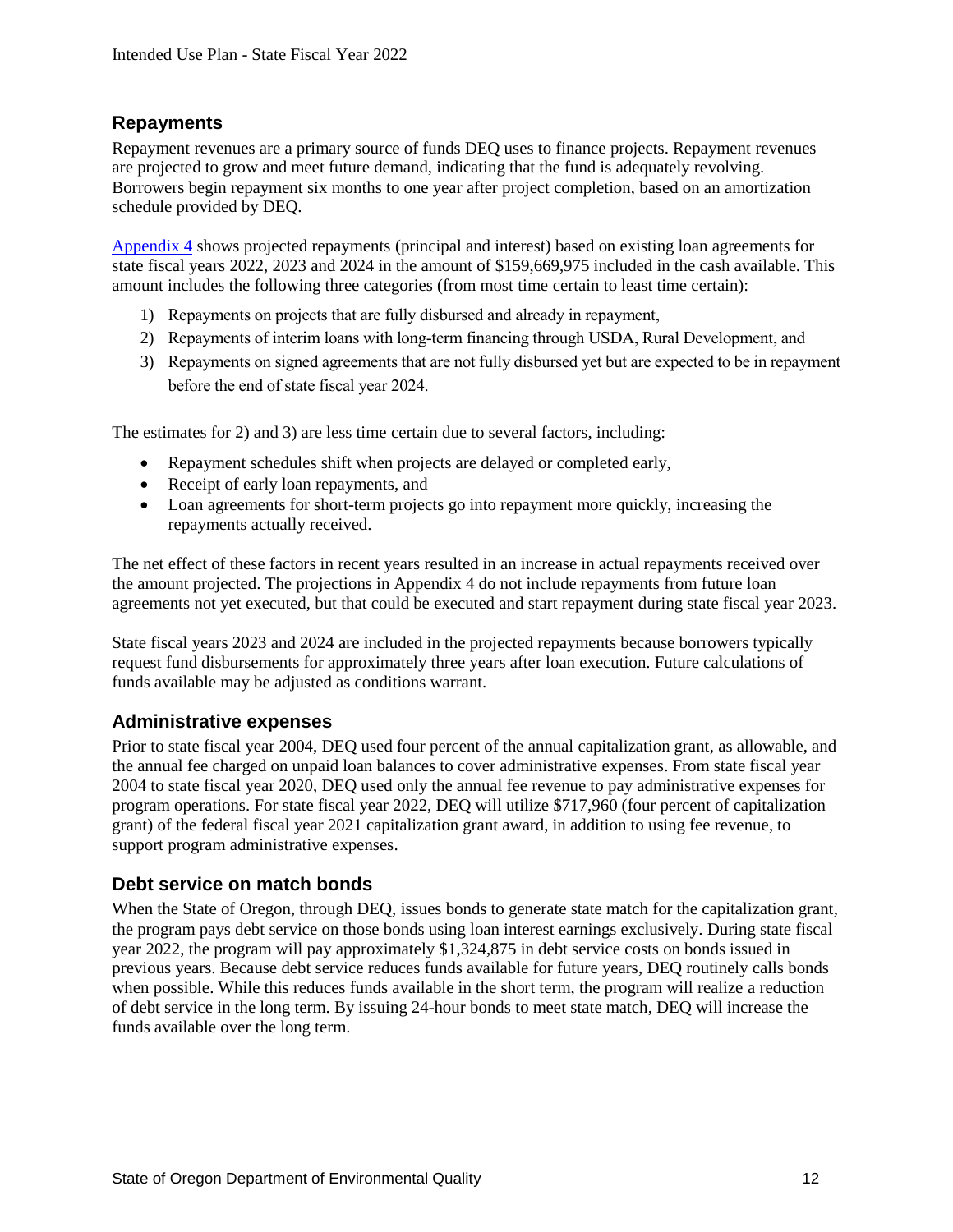## <span id="page-16-0"></span>**Capitalization grant requirements**

DEQ must comply with the annual EPA capitalization grant requirements to receive the federal funding allocation. The grant provides additional funding for Oregon's Clean Water State Revolving Fund loan program, increasing DEQ's capacity to fund water quality improvement projects. This Intended Use Plan includes the federal fiscal year 2021 (Oct. 1, 2021 through Sept. 30, 2022) capitalization grant allocation, required subsidy, required green project reserve and state match allocation.

EPA provided DEQ the federal fiscal year 2021 capitalization grant in the amount of \$17,949,000. DEQ will demonstrate \$3,589,800 in state match.

Estimated federal fiscal year 2021 capitalization grant payment schedules:

FFY-2020/Q4 (7/1/21 to 9/30/21) \$1,794,900 FFY-2021/Q1 (10/1/21-12/31/21) \$5,384,700 FFY-2021/Q2 (1/1/22-3/31/22) \$5,384,700 FFY-2021/Q3 (4/1/22-6/30/22) \$5,384,700

<span id="page-16-1"></span>DEQ disburses 100 percent of the required state match prior to disbursing the capitalization grant funds.

## **Reporting requirements**

#### **Clean Water Benefits Reporting and Federal Funding Accountability and Transparency Act**

DEQ reports project data, loan data and environmental benefits to EPA through the new SRF data system. As a condition of the capitalization grant, DEQ reports data no later than the end of the fiscal quarter in which the loan, amendment or binding commitment is executed.

Additionally, DEQ meets the Federal Funding Accountability and Transparency Act requirement by reporting loan award data for loans in an amount equal to the capitalization grant amount for the given state fiscal year. DEQ enters loan data into the Federal Funding Accountability and Transparency Act Subaward Reporting System database by the end of the month following the month in which the loan agreement was executed, in accordance with EPA guidance.

### <span id="page-16-2"></span>**Green project reserve**

The federal fiscal year 2021 allocations require DEQ to use at least 10 percent of the grant amount for projects that qualify under **EPA**'s Green Project Reserve Guidance, to the extent that there are sufficient eligible projects. DEQ must allocate a minimum of \$1,794,900 to the green project reserve for federal fiscal year 2021.

Appendix  $2$  lists the projects any of the four green project reserve qualifications categories: Green Infrastructure – GI, Water Efficiency – WE, Energy Efficiency – EE and Environmentally Innovative Activity – EIA. The current priority list includes more than \$74 million in project costs that meet the green project reserve criteria. DEQ expects to satisfy the federal fiscal year 2021 green project reserve requirement of \$1,794,900 by executing a loan agreement with at least one of the seven loan applicants that have project costs that meet the green project reserve criteria. DEQ documents the green project reserve eligibility for each project and reports the GPR amount in the SRF Data System reporting database.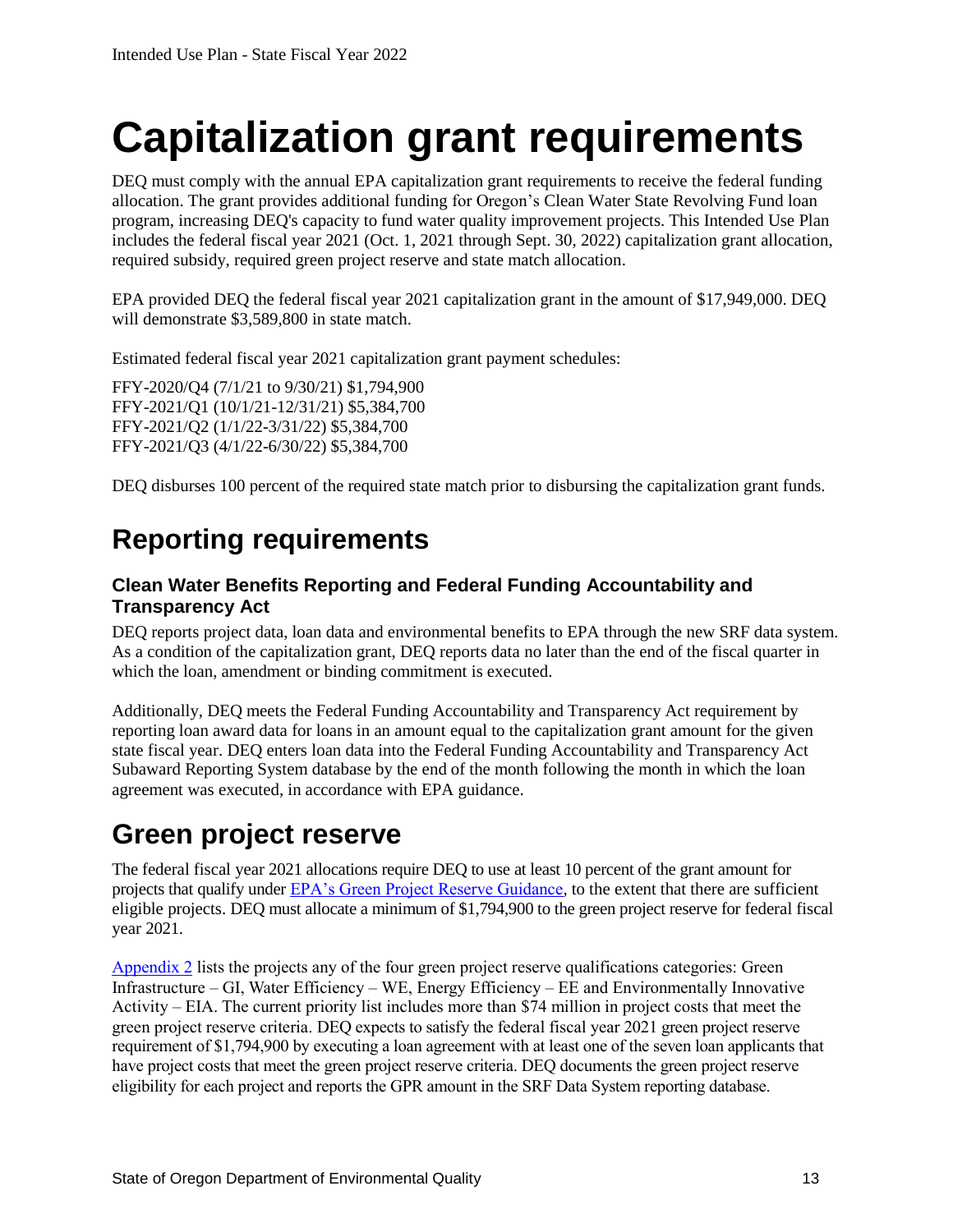### <span id="page-17-0"></span>**Principal Forgiveness (Additional subsidization)**

Oregon Administrative Rule [340-054-0065\(12\)](https://secure.sos.state.or.us/oard/viewSingleRule.action?ruleVrsnRsn=235785) allows the maximum percentage of additional subsidization permitted by the federal allocations of each capitalization grant to be allocated to eligible applicants as principal forgiveness. The amount of principal forgiveness DEQ allocates each year is dependent on the federal allocations and what DEQ forecasts the fund can afford while maintaining the fund's perpetuity.

The federal fiscal year 2021 allocations requires states to offer a minimum of 10 percent of the capitalization grant amount as additional subsidization. Additionally, EPA allows states the option to increase the amount of additional subsidization up to 30 percent more, which would allow a maximum allocation of 40 percent of the capitalization grant as additional subsidization.

In accordance with Oregon Administrative Rule [340-054-0065\(12\)\(d\),](https://secure.sos.state.or.us/oard/viewSingleRule.action?ruleVrsnRsn=235785) DEQ determined the maximum percentage for state fiscal year 2022 to be 21 percent of the 2021 capitalization grant amount, or \$3,683,727.

DEQ reserves 70 percent of the principal forgiveness allocation for applicants that meet DEQ's affordability criteria as a distressed community per Oregon Administrative Rule [340-054-0065\(12\)\(c\)\(A\).](https://secure.sos.state.or.us/oard/viewSingleRule.action?ruleVrsnRsn=235785) DEQ reserves 30 percent of the annual principal forgiveness allocation for applicants with projects that meet DEQ's green/sustainability criteria per Oregon Administrative Rule [340-054-0065\(12\)\(a\)\(B\).](https://secure.sos.state.or.us/oard/viewSingleRule.action?ruleVrsnRsn=235785) Accordingly, for state fiscal year 2022, DEQ reserves \$2,578,609 for applicants that meet the affordability criteria and \$1,105,118 for applicants with green/sustainability projects.

DEQ will offer principal forgiveness to applicants that meet the criteria when they are ready to proceed to executing a loan agreement. At the close of each federal fiscal year, DEQ may reallocate any un-awarded allocation of principal forgiveness in one reserve to the other reserve. If reserves still remain after the reallocation, DEQ can award the remaining reserve amounts to borrowers that have an established ratepayer hardship assistance program.

DEQ will award up to \$500,000 in principal forgiveness per project, or 50 percent of the loan for a distressed community, or 50 percent of the eligible project costs for green/sustainability projects, whichever is less.

Table 3 lists the current applicants that are eligible for principal forgiveness when they are ready to proceed to executing a loan agreement, if principal forgiveness reserves are still available.

| <b>Applicant</b>               | <b>Application</b><br><b>Number</b> | Criteria             | <b>Amount</b> |
|--------------------------------|-------------------------------------|----------------------|---------------|
| City of Bay City               | 22130-22                            | Affordability        | \$150,000     |
| City of Bend                   | 14510A-22                           | Green/Sustainability | \$375,000     |
| City of Bend                   | 14510B-22                           | Green/Sustainability | \$500,000     |
| City of Chiloquin              | 22130-21                            | Affordability        | \$500,000     |
| City of Dufur                  | 29520-20                            | Affordability        | \$500,000     |
| City of Falls City             | 32100-22                            | Affordability        | \$500,000     |
| City of Madras                 | 62370B-20                           | Affordability        | \$500,000     |
| City of Madras                 | 62370-21                            | Affordability        | \$300,000     |
| North Unit Irrigation District | 69660-21                            | Green/Sustainability | \$500,000     |

<span id="page-17-1"></span>**Table 3: Eligible recipients for principal forgiveness**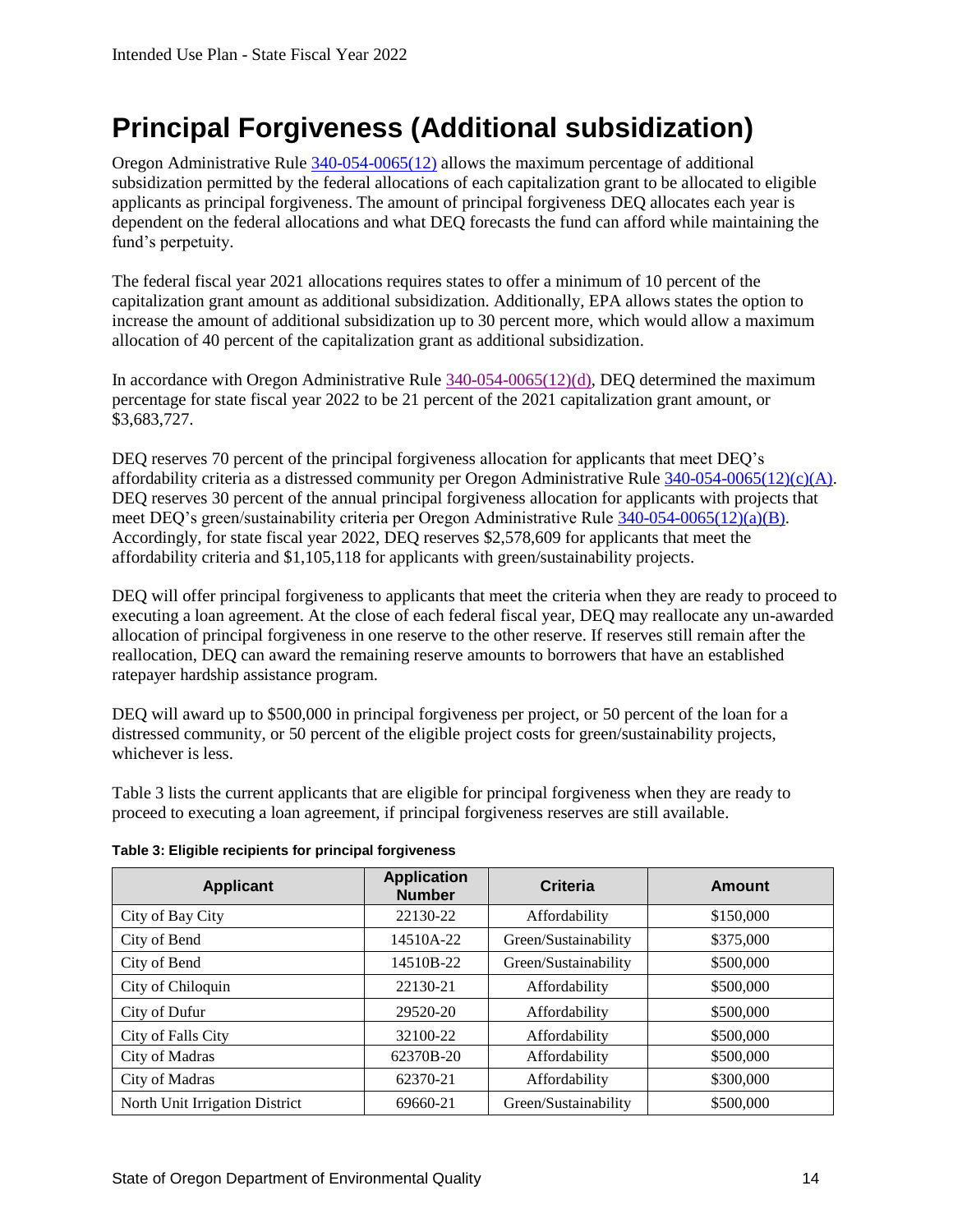| <b>Applicant</b>                                                           | <b>Application</b><br><b>Number</b> | Criteria             | Amount    |
|----------------------------------------------------------------------------|-------------------------------------|----------------------|-----------|
| City of Redmond                                                            | 76070-20                            | Green/Sustainability | \$500,000 |
| City of Redmond                                                            | 76070-21                            | Green/Sustainability | \$500,000 |
| Rogue Valley Irrigation District and<br><b>Medford Irrigation District</b> | 78600-21                            | Green/Sustainability | \$500,000 |
| City of Sweet Home                                                         | 89750-21                            | Affordability        | \$500,000 |
| City of Toledo                                                             | 91800A-20                           | Affordability        | \$300,000 |

## <span id="page-18-0"></span>**Annual DEQ funding allocations**

Each year DEQ establishes a maximum loan amount available per project and sets aside certain amounts for the planning and small community reserves based on Oregon Administrative Rules.

#### <span id="page-18-1"></span>**Maximum loan amount**

Oregon Administrative Rule  $340-054-0036(3)(a)(A)$  limits awarding no more than 15 percent of funds available in any given fiscal year to a single loan. For state fiscal year 2022, DEQ can award a maximum loan amount of \$42,825,506.

When a borrower requests a loan amount that exceeds the maximum amount allowable for any single loan, DEQ will award the maximum annual loan amount allowed. Subsequently, DEQ can increase the loan amount in the next fiscal years to supplement the unfunded loan request. DEQ may also award additional loan funding toward the unfunded loan request at the end of the same state fiscal year to projects in rank order, if sufficient funds are available. Loan increases for existing loans have first priority for new funding allocations.

## <span id="page-18-2"></span>**Planning reserve**

The total planning reserve allocation cannot exceed \$3,000,000 per Oregon Administrative Rule [340-054-](https://secure.sos.state.or.us/oard/viewSingleRule.action?ruleVrsnRsn=235777) [0036\(1\)\(b\).](https://secure.sos.state.or.us/oard/viewSingleRule.action?ruleVrsnRsn=235777) DEQ will fund planning loans through the planning reserve until the reserve is fully allocated. Planning loans that are not fully funded through the planning reserve may be funded with the general loan fund in rank order. During the final quarter of the state fiscal year, DEQ will allocate any remaining planning reserve funds to design and construction loans in rank order.

#### <span id="page-18-3"></span>**Small community reserve**

The small community reserve is designated for municipalities with a population of 10,000 or less. The reserve cannot exceed 25 percent of the current funds available per Oregon Administrative Rule [340-054-](https://secure.sos.state.or.us/oard/viewSingleRule.action?ruleVrsnRsn=235777) [0036\(1\)\(a\).](https://secure.sos.state.or.us/oard/viewSingleRule.action?ruleVrsnRsn=235777) For state fiscal year 2022, DEQ allocates \$71,375,844 to the small community reserve. Loans to small communities that are not fully funded through the small community reserve may be funded with the general loan fund in rank order. During the final quarter of the state fiscal year, DEQ will allocate any remaining small community reserve funds to design and construction projects in priority order.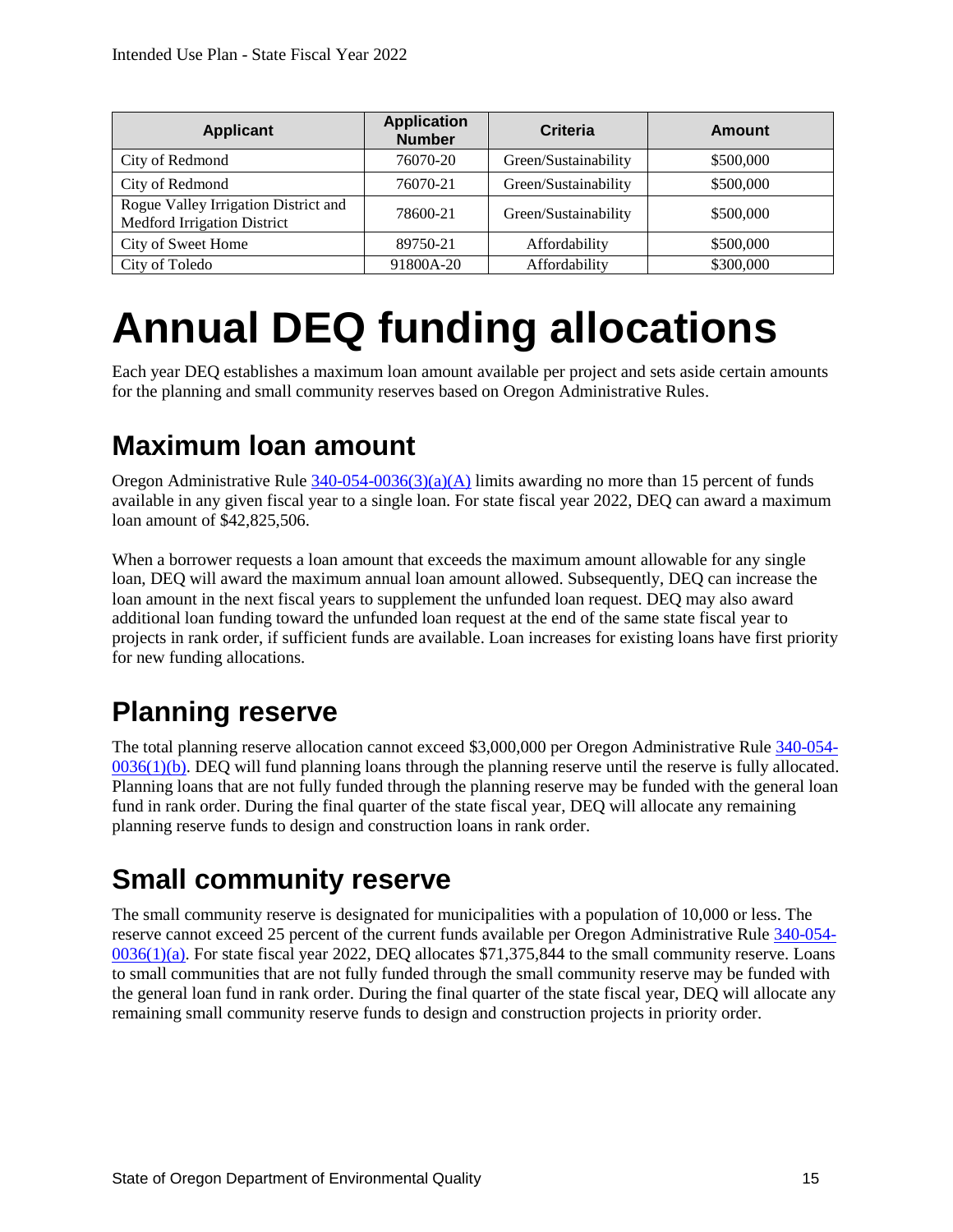# <span id="page-19-0"></span>**State fiscal year 2022 activity**

[Appendix 5](#page-26-1) includes the project priority list, anticipated loan increases and funding allocations from current funds available as calculated in [Appendix](#page-25-1) 4.

The top section of Appendix 5 lists borrowers that may receive increases to existing loan agreements. The lower section shows loan applicants that may become ready to proceed in the current state fiscal year.

## <span id="page-19-1"></span>**Timely use of funds**

DEQ intends to use funds in a timely and expeditious manner. [Appendix](#page-29-0) 6 calculates the amount of funds available in state fiscal year 2022 compared to the amount of binding commitments executed as of June 30, 2021 to demonstrate DEQ's compliance with the timely and expeditious use of funds requirement.

## <span id="page-19-2"></span>**Equivalency requirements**

Each fiscal year, DEQ identifies loans equal to the amount of the capitalization grant to meet federal equivalency reporting requirements. The requirements include meeting economic, social and environmental cross-cutting federal laws and Executive orders; conducting a Single Audit; and meeting architectural and engineering procurement regulations per 40 USC Chapter 11.

## <span id="page-19-3"></span>**Environmental review and compliance with cross-cutters**

EPA approved DEQ's current state environmental review process in February 2008. All projects deemed treatment works by DEQ are required to undergo environmental review.

At a minimum, projects funded to an equal amount of EPA's capitalization grants must comply with the federal cross-cutting authorities, including the environmental cross-cutter laws. DEQ is in compliance with the federal environmental cross-cutter requirements.

## <span id="page-19-4"></span>**Operating agreement**

The Clean Water State Revolving Fund operating agreement between the EPA Region 10 and the DEQ includes procedures, assurances, certifications, applicable federal authorities and laws and other documentation required by EPA and is referenced here to demonstrate that DEQ meets the requirements.

# <span id="page-19-5"></span>**Single audit act**

Borrowers who have received federal funds from the annual capitalization grant may be subject to the requirements of the Single Audit Act and 2 CFR 200 (Omni Circular). DEQ monitors borrowers' compliance with those requirements for loans in an amount equal to the capitalization grants.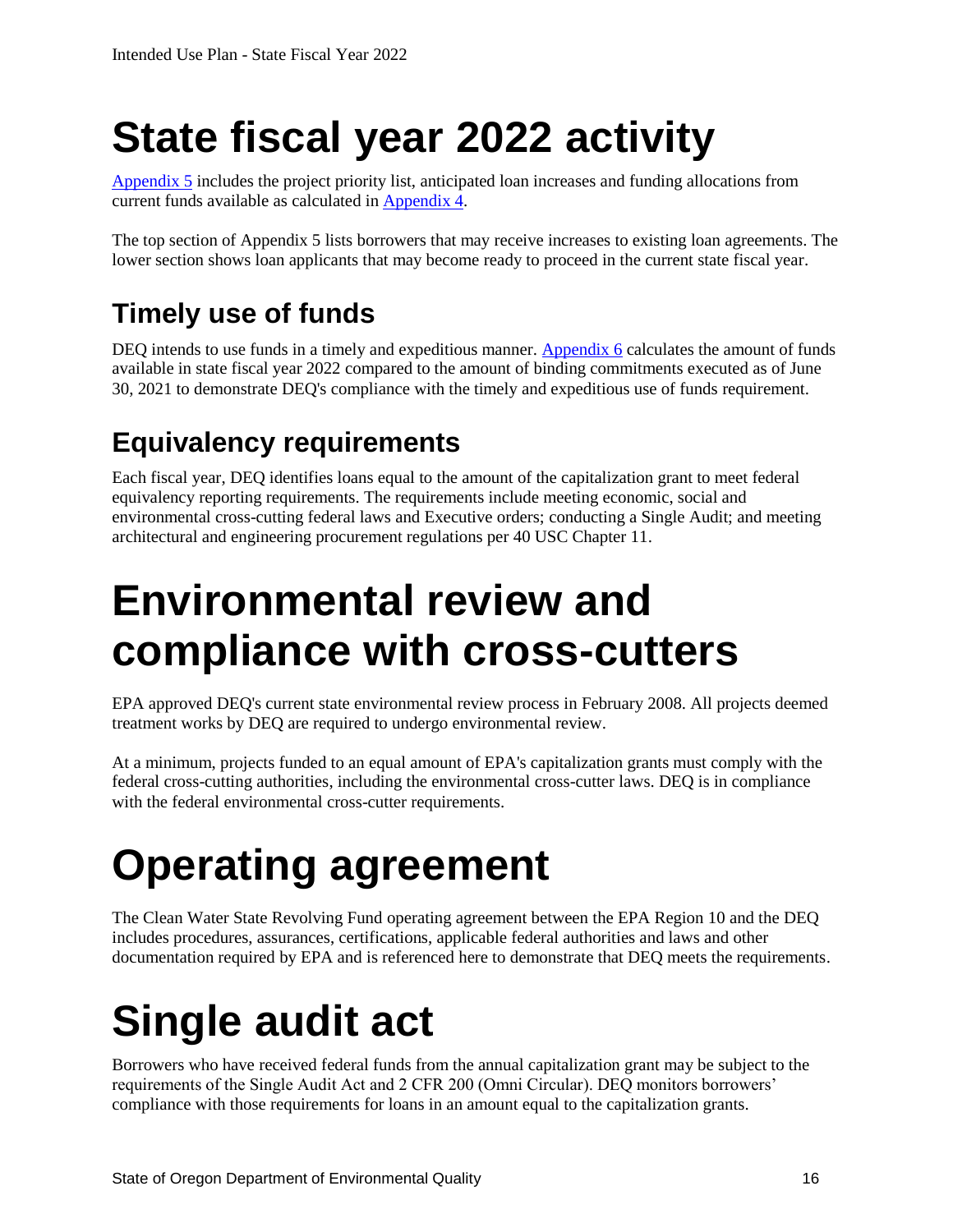## <span id="page-20-0"></span>**Public involvement**

Oregon's Clean Water State Revolving Fund program provides several opportunities for public involvement. These include DEQ's rulemaking process, public notice of environmental determinations and public notice of this Intended Use Plan.

## <span id="page-20-1"></span>**Rulemaking**

The program's administrative rules are revised to address changes in federal requirements or to better meet the financial needs of communities. Oregon's rulemaking process includes input from a public advisory committee, public hearings and public comment periods. The public is also encouraged to provide comments directly to the [Environmental Quality Commission](https://www.oregon.gov/deq/about-us/eqc/Pages/default.aspx) on administrative rule changes.

### <span id="page-20-2"></span>**Advisory committee**

DEQ involves public advisory committees to assist the agency in developing policy. DEQ appoints an advisory committee to advise on program issues and provide input on rulemaking. The committee includes members representing statewide organizations with an interest in financing water quality improvement projects. Committee representation includes local governments, wastewater treatment facilities, environmental advocacy, federal and state agencies, and local conservation districts. Committee meetings are open to the public.

### <span id="page-20-3"></span>**Public notice of an environmental determination**

The public may request information and comment on the environmental determination for projects funded by the Clean Water State Revolving Fund during the public notice period, which is generally 30 days. DEQ currently issues a public notice in a statewide publication and in a local publication for each project subject to environmental review.

#### <span id="page-20-4"></span>**Notice and comments on the Intended Use Plan**

To notify the public about this Intended Use Plan, DEQ posts the draft Intended Use Plan on the program's [website,](http://www.oregon.gov/deq/wq/cwsrf/Pages/default.aspx) issues a public notice in the Daily Journal of Commerce and sends a notice through DEQ's [GovDelivery](https://public.govdelivery.com/accounts/ORDEQ/subscriber/new?topic_id=ORDEQ_397) notification system. The notice process includes a 14 day public comment period. Upon the completion of the public comment period, DEQ considers all comments and then finalizes the Intended Use Plan. The current Intended Use Plan is always available on the program's [website.](http://www.oregon.gov/deq/wq/cwsrf/Pages/default.aspx)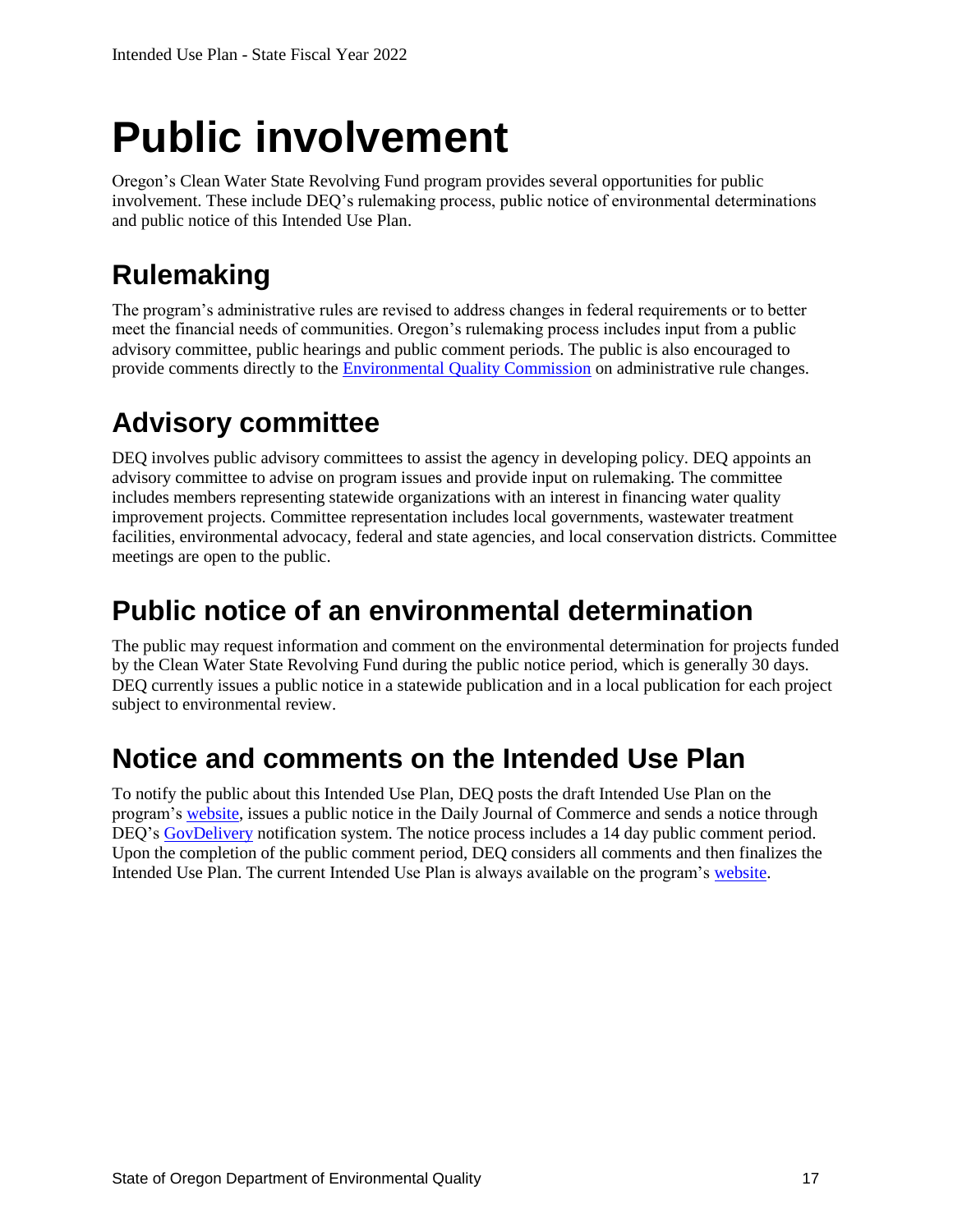## <span id="page-21-0"></span>**Public notice**

This *Proposed Intended Use Plan, State Fiscal Year 2022, Second Edition* will be noticed for 14 days in the Daily Journal of Commerce.

> **Public Notice Oregon DEQ Clean Water State Revolving Fund Proposed Intended Use Plan State Fiscal Year 2022, Second Edition**

> > **Notice Issued: September 13, 2021 Comments Due: September 27, 2021**

### <span id="page-21-1"></span>**What is proposed?**

The Oregon Department of Environmental Quality has prepared a *Proposed Intended Use Plan State Fiscal Year 2022, Second Edition* for the Clean Water State Revolving Fund Program in accordance with procedures set forth in Oregon Administrative Rules, chapter 340, division 54. After the close of the public comment period, DEQ will address any comments received and finalize the plan.

#### <span id="page-21-2"></span>**Description of proposed Intended Use Plan**

The *Proposed Intended Use Plan State Fiscal Year 2022, Second Edition* includes 19 loan applications for a total of \$168,475,305 in requested funding for planning, design and construction of water quality improvement projects in Oregon.

#### **To receive a copy of the proposed Intended Use Plan**

The *Proposed Intended Use Plan, State Fiscal Year 2022, Second Edition* and the option to sign up for notifications through GovDelivery are available on DEQ's website at: [http://www.oregon.gov/deq/wq/cwsrf/Pages/CWSRF-IUP.aspx.](http://www.oregon.gov/deq/wq/cwsrf/Pages/CWSRF-IUP.aspx)

Comments on this plan must be submitted in writing via mail, fax or email any time prior to the comment deadline of 5 p.m. on September 27, 2021 to:

Mail: Oregon Department of Environmental Quality Water Quality Division Attn: Chris Marko 700 NE Multnomah Street, Suite 600 Portland, OR 97232 Email: [intendeduseplancomments@deq.state.or.us](mailto:intendeduseplancomments@deq.state.or.us)

In addition to the above notice, DEQ sent email notification of this proposed plan to the new loan applicants for this funding cycle and to:

David Carcia U.S. Environmental Protection Agency  $1200$  6<sup>th</sup> Avenue, Seattle, WA 98101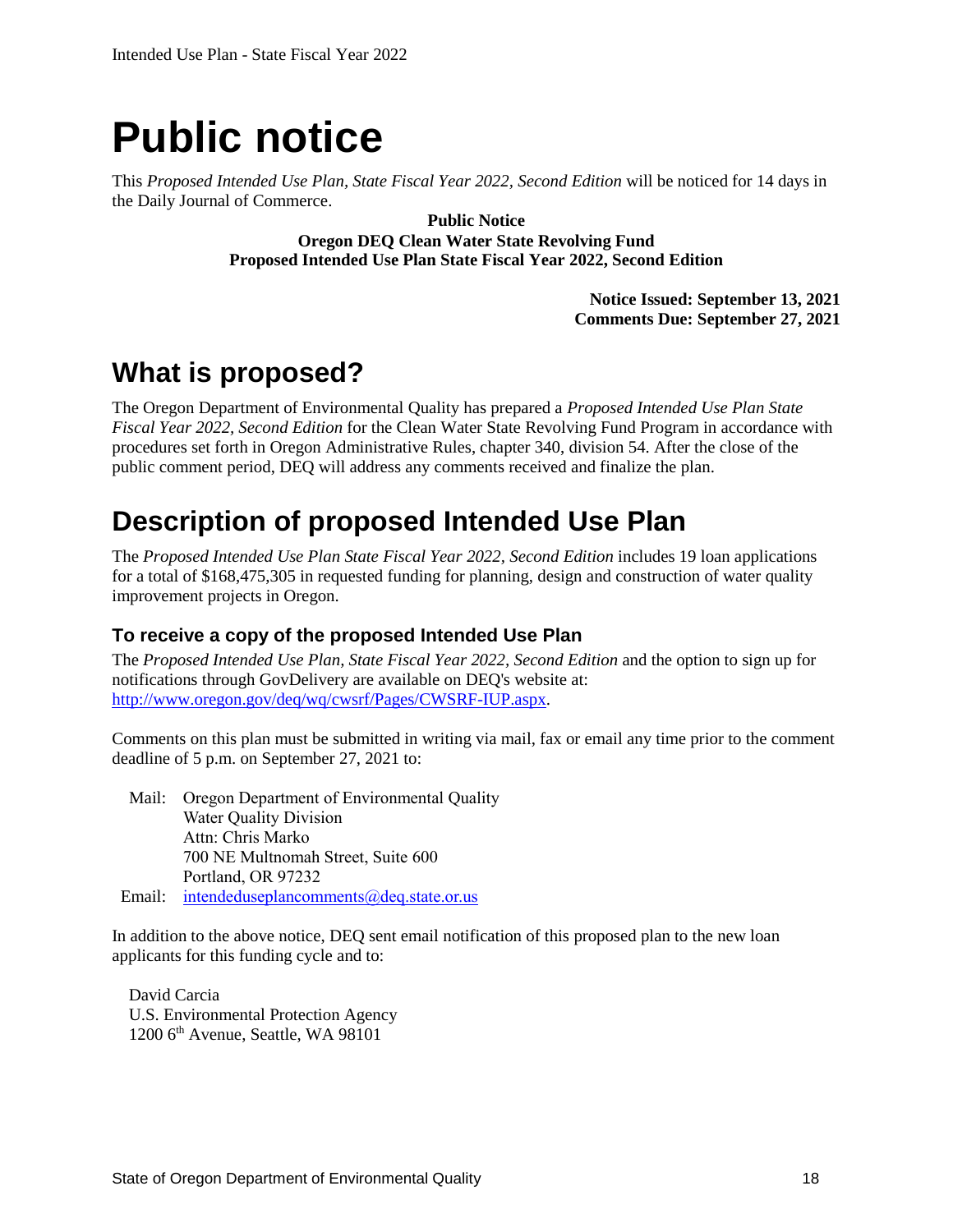# <span id="page-22-0"></span>**Appendices**

### <span id="page-22-1"></span>**Appendix 1: Project Priority List in Alphabetical Order**

This Intended Use Plan includes 19 loan applications for a total of \$168,475,305 in requested funding for planning, design and construction of water quality improvements projects in Oregon.

|                                                                            |                                     |                                   |                                 |                                | <b>Preliminary Project Schedule</b>   |              |                   |
|----------------------------------------------------------------------------|-------------------------------------|-----------------------------------|---------------------------------|--------------------------------|---------------------------------------|--------------|-------------------|
| <b>Applicant</b>                                                           | <b>Application</b><br><b>Number</b> | <b>Amount</b><br><b>Requested</b> | <b>EPA Needs</b><br>Category    | <b>Permit</b><br><b>Number</b> | <b>Application</b><br><b>Deadline</b> | <b>Start</b> | <b>Completion</b> |
| <b>Bay City</b>                                                            | 22130-22                            | 300,000                           | I, XII                          | OR0022578                      | $21-Apr$                              | $21-Jun$     | 22-Sep            |
| Bend                                                                       | 14510A-22                           | 750,000                           | I, II, VIII, IX, XII            | <b>WPCF</b><br>101572          | $21-Apr$                              | $21-Jul$     | $23$ -Jun         |
| Bend                                                                       | 14510B-22                           | 1,750,000                         | III-B, IV-A, IV-<br>B, VIII, IX | <b>WPCF</b><br>101572          | $21-Apr$                              | $21-Jul$     | $23-Jun$          |
| Bend                                                                       | 14510C-22                           | 3,950,000                         | $IV-A$                          | <b>WPCF</b><br>101572          | $21-Apr$                              | 22-Mar       | $22-Nov$          |
| Bend                                                                       | 14510D-22                           | 1,400,000                         | IV-A, VI-A                      | <b>WPCF</b><br>101572          | $21-Apr$                              | $22-Apr$     | $22$ -Oct         |
| Chiloquin                                                                  | 22130-21                            | 1,300,000                         | $\mathbf I$                     | OR0020320                      | Dec-20                                | $Jun-21$     | Dec-23            |
| Dallas                                                                     | 26110-20                            | 9,000,000                         | I, II, XI                       | OR0020737                      | Apr-19                                | $Jan-20$     | $Sep-21$          |
| Dufur                                                                      | 29520-20                            | 4,344,000                         | I, III-A                        | OR0029050                      | Aug-19                                | Mar-20       | $Sep-20$          |
| <b>Falls City</b>                                                          | 32100-22                            | 1,700,000                         | I                               | OR0032701                      | $21-Apr$                              | $22$ -Jun    | $23-Jun$          |
| Madras                                                                     | 62370B-20                           | 2,313,231                         | $IV-A, IV-B$                    | 101739                         | Dec-19                                | $Jun-20$     | Apr-21            |
| Madras                                                                     | 62370-21                            | 600,000                           | $IV-A$                          | 101739                         | $Dec-20$                              | Sep-21       | $Nov-21$          |
| North Unit Irrigation<br>District                                          | 69660-21                            | 8,150,000                         | VII-A, VII-B                    | N/A                            | Aug- $20$                             | $Jul-21$     | $Jul-28$          |
| Redmond                                                                    | 76070-20                            | 31,000,000                        |                                 | 101500                         | Aug-19                                | $Jan-21$     | $Jan-23$          |
| Redmond                                                                    | 76070-21                            | 41,600,000                        | I, II, XI                       | 101500                         | Dec-20                                | Feb-21       | $Jan-25$          |
| <b>Rogue River Valley</b><br>Irrigation District and<br>Medford Irrigation |                                     |                                   |                                 |                                |                                       |              |                   |
| District                                                                   | 78600-21                            | 24,334,500                        | VII-A                           | N/A                            | Aug- $20$                             | $Jun-21$     | $Jun-25$          |
| Sheridan                                                                   | 83810A-19;<br>83810B-19             | 4,577,513                         | IV-B, VII-D                     | OR0020648                      | $Dec-18$                              | $May-20$     | $Jun-22$          |
| <b>Sweet Home</b>                                                          | 89750-21                            | 30,056,061                        | $\mathbf{I}$                    | OR0020346                      | Dec-20                                | $Jan-22$     | $Oct-23$          |
| Toledo                                                                     | 91800A-20                           | 600,000                           | III-A, III-B                    | OR0020869                      | Apr-19                                | Mar-20       | Dec-20            |
| Toledo                                                                     | 91800B-20                           | 750,000                           | <b>XIIII</b>                    | OR0020869                      | Aug- $19$                             | $Jun-19$     | $Dec-21$          |

| Project<br>category | <b>EPA Needs Categories</b>                                                                                                                                                                   |
|---------------------|-----------------------------------------------------------------------------------------------------------------------------------------------------------------------------------------------|
|                     | Clean Water Treatment - Secondary Treatment Plant (includes, but is not limited to: new, expansion,<br>improvements; effluent disposal; biosolids treatment, biosolids disposal, water reuse) |
| П                   | Clean Water Treatment - Advanced Treatment                                                                                                                                                    |
| $III-A$             | Clean Water Treatment - Infiltration/Inflow Correction (I/I)                                                                                                                                  |
| $III-B$             | Clean Water Treatment - Sewer System Replacement/Rehabilitation                                                                                                                               |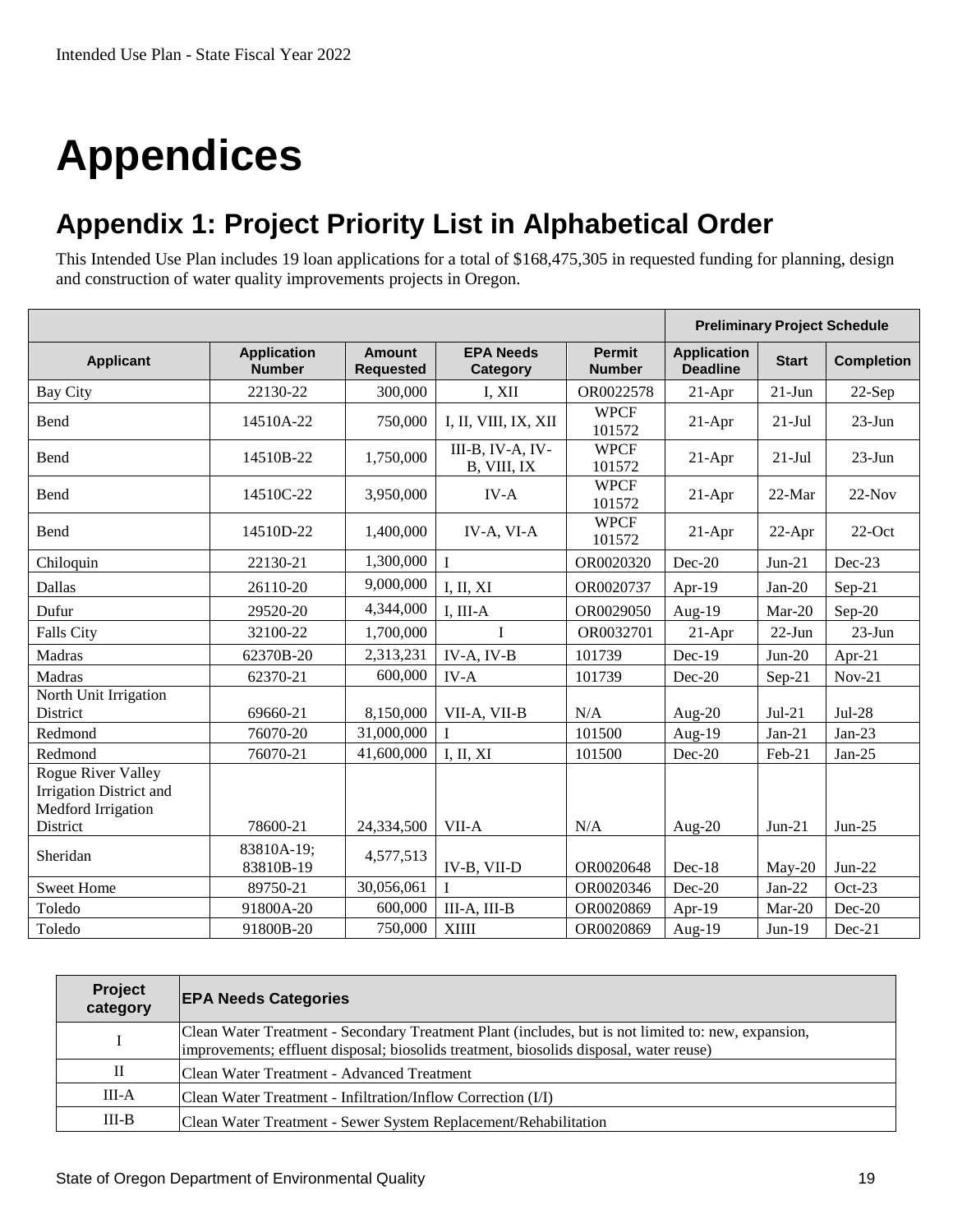<span id="page-23-0"></span>

| Project<br>category | <b>EPA Needs Categories</b>                                                                                                                                    |
|---------------------|----------------------------------------------------------------------------------------------------------------------------------------------------------------|
| $IV-A$              | Clean Water Treatment - New Collector Sewers and Appurtenances                                                                                                 |
| $IV-B$              | Clean Water Treatment - New Interceptor Sewers and Appurtenances                                                                                               |
| V                   | Clean Water Treatment - Combined Sewer Overflow (CSO) Correction                                                                                               |
| $VI-A$              | Stormwater - Gray Infrastructure                                                                                                                               |
| $VI-B$              | Stormwater - Green Infrastructure                                                                                                                              |
| VII-A               | Nonpoint Source Resource Activity - Agriculture – Cropland (i.e. conservative tillage, nutrient management,<br>irrigation improvements)                        |
| $VII-B$             | Nonpoint Source Resource Activity - Agriculture - Animals (i.e. animal waste storage, animal waste<br>management, composting facilities)                       |
| $VII-C$             | Nonpoint Source Resource Activity - Silviculture (streamside buffers, revegetation)                                                                            |
| VII-E               | Nonpoint Source Resource Activity - Groundwater                                                                                                                |
| VII-F               | Nonpoint Source Resource Activity - Marinas                                                                                                                    |
| $VII-F$             | Nonpoint Source Resource Activity - Brownfields                                                                                                                |
| VII-H               | Nonpoint Source Resource Activity - Storage Tanks                                                                                                              |
| $VII-J$             | Nonpoint Source Resource Activity - Sanitary Landfills                                                                                                         |
| $VII-K$             | Nonpoint Source Resource Activity - Hydromodification/Habitat restoration (i.e. conservation easements, swales,<br>wetland development, shore erosion control) |
| VII-L               | Nonpoint Source Resource Activity - Resource Extraction                                                                                                        |
| $VII-M$             | Nonpoint Source Resource Activity - Individual/Decentralized Systems                                                                                           |
| VII-N               | Nonpoint Source Resource Activity - Land Conservation                                                                                                          |
| VIII                | <b>Energy Efficiency</b>                                                                                                                                       |
| IX                  | Renewable Energy                                                                                                                                               |
| X                   | Water Efficiency                                                                                                                                               |
| XI                  | Recycled Water Distribution/Water Reuse                                                                                                                        |
| XII                 | Estuary (Sec. 320) Assessments                                                                                                                                 |
| XIII                | Desalination                                                                                                                                                   |
| <b>XIIII</b>        | Planning and Assessments                                                                                                                                       |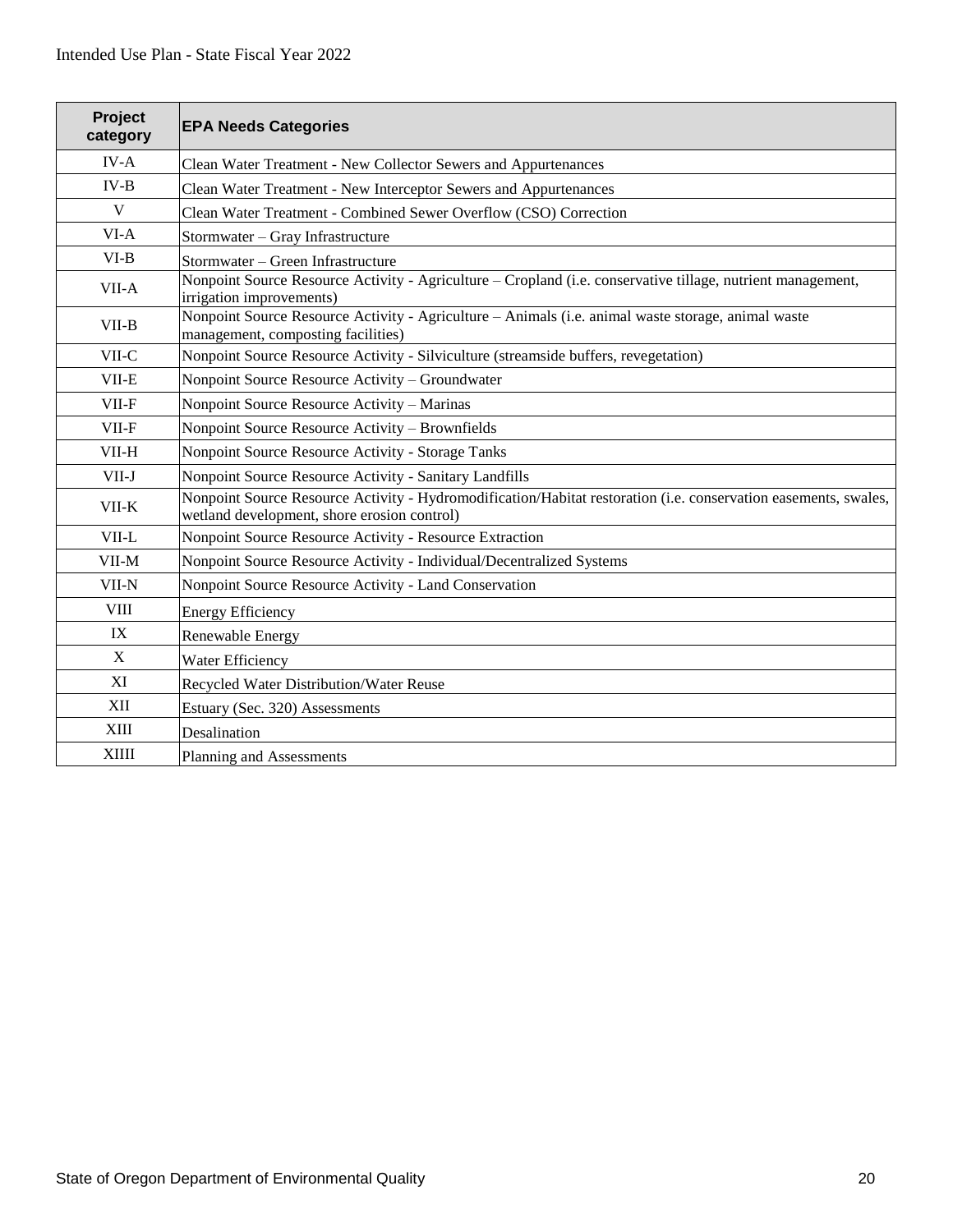### <span id="page-24-0"></span>**Appendix 2: Project Priority List in Rank Order**

Appendix 2 lists loan applications in rank order, applicable green project reserve category (Green Infrastructure – GI, Water Efficiency – WE, Energy Efficiency – EE and Environmentally Innovative Activity – EIA), whether the project will serve a small community and whether the loan will finance the development of a planning document.

<span id="page-24-1"></span>

| <b>Priority</b><br>Ranking | <b>Score</b> | <b>Applicant</b>                                                                | <b>Application</b><br><b>Number</b> | <b>Amount</b><br><b>Requested</b> | <b>Green Project</b><br><b>Reserve Category and</b><br><b>Amount</b>           | <b>Small</b><br><b>Community</b><br>& Planning |
|----------------------------|--------------|---------------------------------------------------------------------------------|-------------------------------------|-----------------------------------|--------------------------------------------------------------------------------|------------------------------------------------|
| 1                          | 65           | North Unit Irrigation<br>District                                               | 69660-21                            | 8,150,000                         | EE-\$8,150,000                                                                 | <b>SC</b>                                      |
| 2                          | 64           | <b>Sweet Home</b>                                                               | 89750-21                            | 30,056,061                        | WE-\$207,000; EE-<br>\$1,651,000                                               | <b>SC</b>                                      |
| 3                          | 62           | Redmond                                                                         | 76070-21                            | 41,600,000                        | GI-\$13,800,000; WE-<br>\$4,000,000; EE -<br>\$12,800,000; EI -<br>\$4,200,000 | N/A                                            |
| 3                          | 62           | Chiloquin                                                                       | 22130-21                            | 1,300,000                         | N/A                                                                            | <b>SC</b>                                      |
| 4                          | 58           | Rogue River Valley<br>Irrigation District and<br>Medford Irrigation<br>District | 78600-21                            | 24,334,500                        | WE-\$21,604,500                                                                | <b>SC</b>                                      |
| $\overline{4}$             | 58           | <b>Falls City</b>                                                               | 32100-22                            | 1,700,000                         |                                                                                | <b>SC</b>                                      |
| 5                          | 57           | <b>Bay City</b>                                                                 | 13840-22                            | 300,000                           |                                                                                | <b>SC</b>                                      |
| 6                          | 55           | Dufur                                                                           | 76070-20                            | 4,344,000                         | N/A                                                                            | <b>SC</b>                                      |
| 8                          | 48           | Sheridan                                                                        | 83810A-19; 83810B-<br>19            | 4,577,513                         | N/A                                                                            | <b>SC</b>                                      |
| 9                          | 47           | Toledo                                                                          | 91800A-20                           | 600,000                           | N/A                                                                            | <b>SC</b>                                      |
| 9                          | 47           | Redmond                                                                         | 76070-20                            | 31,000,000                        | EE-\$4,450,000                                                                 | N/A                                            |
| 10                         | 44           | Dallas                                                                          | 26110-20                            | 9,000,000                         | WE-\$1,577,000                                                                 | N/A                                            |
| 11                         | 43           | Madras                                                                          | 62370-21                            | 600,000                           | N/A                                                                            | <b>SC</b>                                      |
| 12                         | 41           | Madras                                                                          | 62370B-20                           | 2,313,231                         | N/A                                                                            | <b>SC</b>                                      |
| 13                         | 36           | Bend                                                                            | 14510C-22                           | 3,950,000                         |                                                                                |                                                |
| 14                         | 35           | Bend                                                                            | 14510D-22                           | 1,400,000                         |                                                                                |                                                |
| 15                         | 16           | Toledo                                                                          | 91800B-20                           | 750,000                           | N/A                                                                            | SC & P                                         |
| 16                         | 15           | Bend                                                                            | 14510B-22                           | 1,750,000                         | EI                                                                             | $\mathbf P$                                    |
| 17                         | 14           | Bend                                                                            | 14510A-22                           | 750,000                           | EI                                                                             | $\mathbf P$                                    |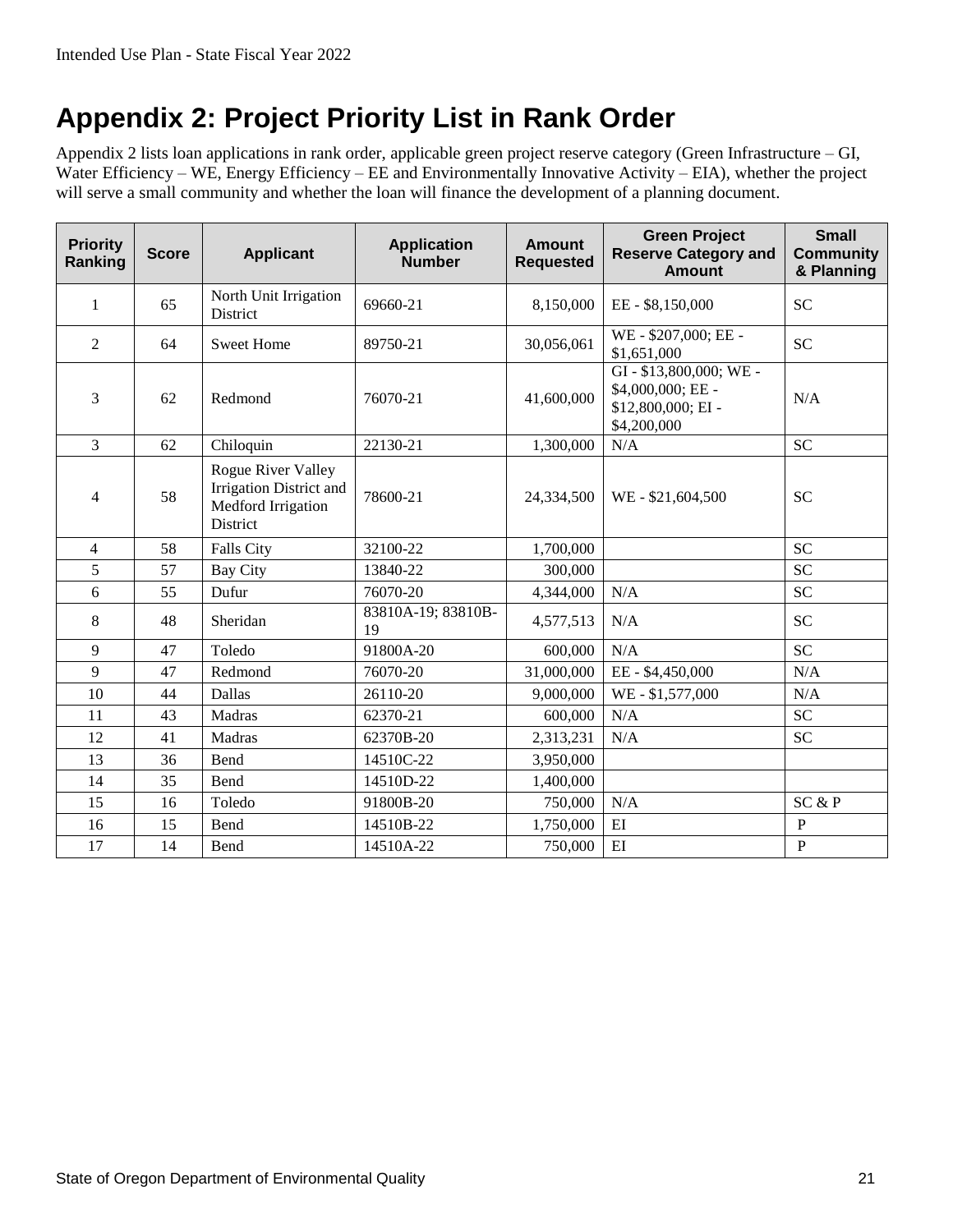### <span id="page-25-0"></span>**Appendix 3: Applicants Ready to Proceed**

The following applicants have met the loan requirements necessary to receive a loan offer for the proposed project:

<span id="page-25-1"></span>

| <b>Priority</b><br>Ranking | <b>Score</b> | <b>Applicant</b> | <b>Application</b><br><b>Number</b> | <b>Amount</b><br><b>Requested</b> | <b>Green Project</b><br><b>Reserve Category</b><br>and Amount | <b>Small</b><br><b>Community</b><br>& Facility<br><b>Planning</b> |
|----------------------------|--------------|------------------|-------------------------------------|-----------------------------------|---------------------------------------------------------------|-------------------------------------------------------------------|
|                            | 62           | Redmond          | 76070-21                            | 41,600,000                        | N/A                                                           | N/A                                                               |
|                            | 55           | Dufur            | 29520-20                            | 4,344,000                         | N/A                                                           | SC                                                                |
| 12                         | 41           | Madras           | 62370B-20                           | 2,313,231                         | N/A                                                           | SC                                                                |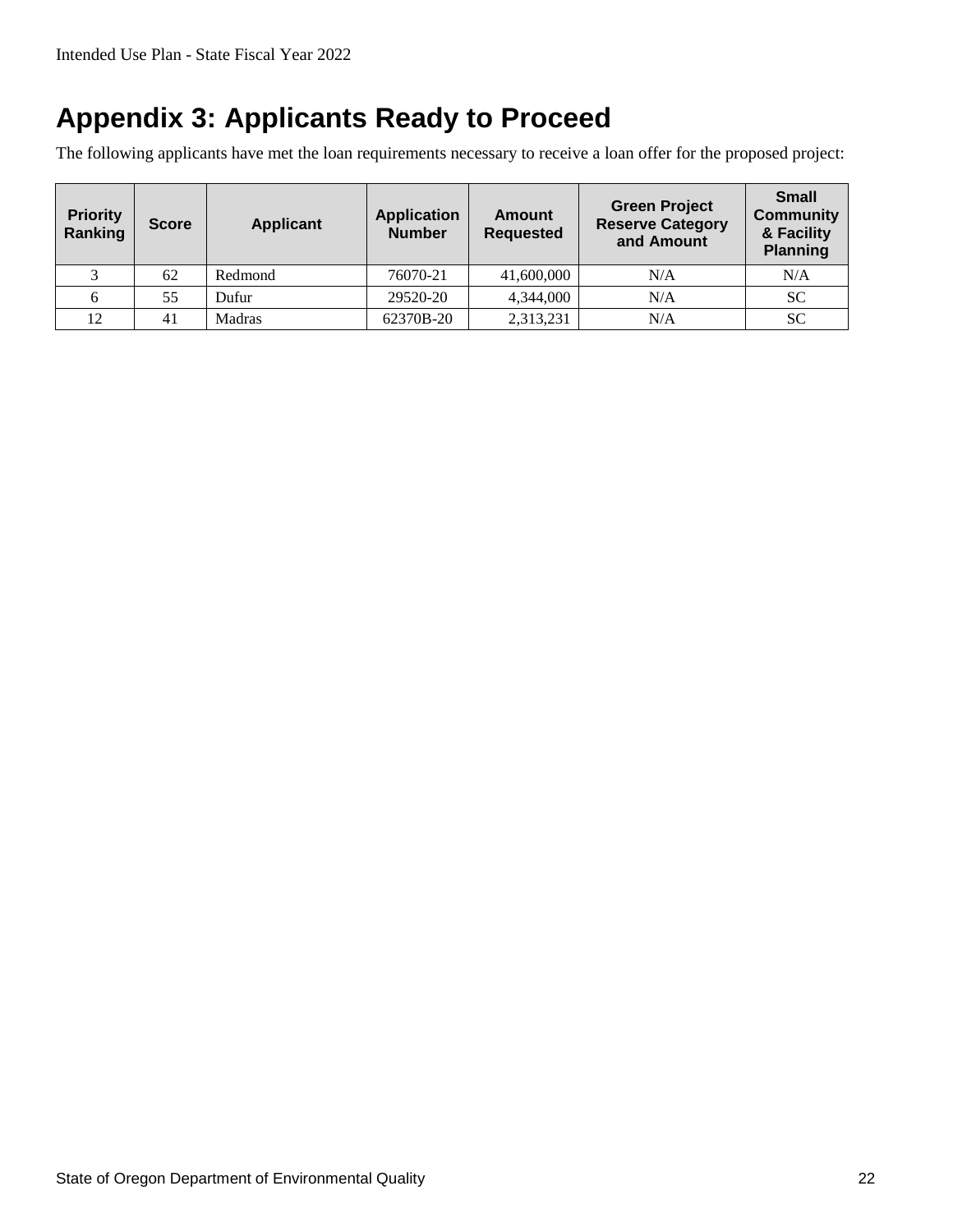### <span id="page-26-0"></span>**Appendix 4: Estimated Funds Available**

Appendix 4 provides the calculation of funds available for state fiscal year 2022 and includes the forecasts for state fiscal years 2022, 2023 and 2024. This calculation includes the federal fiscal year 2021 capitalization grant in the amount of \$17,949,000.

<span id="page-26-1"></span>

| Sources of<br><b>Funds</b>                  | <b>Estimated</b><br><b>Actual</b><br><b>Through</b><br>For<br><b>SFY 2022</b><br><b>SFY 2021</b> |            | <b>Estimated</b><br>For<br>SFY 2023 - 24 | <b>Total</b>  |
|---------------------------------------------|--------------------------------------------------------------------------------------------------|------------|------------------------------------------|---------------|
| <b>Federal Capitalization Grants</b>        | 531,399,785                                                                                      | 17,949,000 |                                          | 549,348,785   |
| <b>State Match</b>                          | 113,384,322                                                                                      | $\theta$   | $\mathbf{0}$                             | 113,384,322   |
| <b>Investment Earnings</b>                  | 61,403,320                                                                                       | 2,750,000  | 5,500,000                                | 69,653,320    |
| Loan Principal Repayments                   | 757,304,724                                                                                      | 40,569,019 | 85,788,649                               | 883,662,392   |
| Loan Interest Payments                      | 218,812,636                                                                                      | 9,198,110  | 24,114,197                               | 252,124,943   |
| <b>Total Sources of Cash</b>                | 1,682,304,787                                                                                    | 70,466,129 | 115,402,846                              | 1,868,173,762 |
|                                             |                                                                                                  |            |                                          |               |
| <b>Uses of Funds</b>                        |                                                                                                  |            |                                          |               |
| Loans and Amendments                        | 1,434,525,373                                                                                    | $\theta$   | 0                                        | 1,434,525,373 |
| Administration Expense paid with Grant      | 10,446,523                                                                                       | 717,960    | 3,000,000                                | 14, 164, 483  |
| Debt Service on Match Bonds                 | 130,010,655                                                                                      | 1,324,875  | 2,645,000                                | 133,980,530   |
| <b>Total Uses of Cash</b>                   | 1,574,982,550                                                                                    | 2,042,835  | 5,645,000                                | 1,582,670,385 |
| <b>Sources of Cash Less Uses of</b><br>Cash | 107,322,237                                                                                      | 68,423,294 | 109,757,846                              | 285,503,377   |
| <b>Net Available to Loan SFY2</b>           |                                                                                                  |            |                                          | 285,503,377   |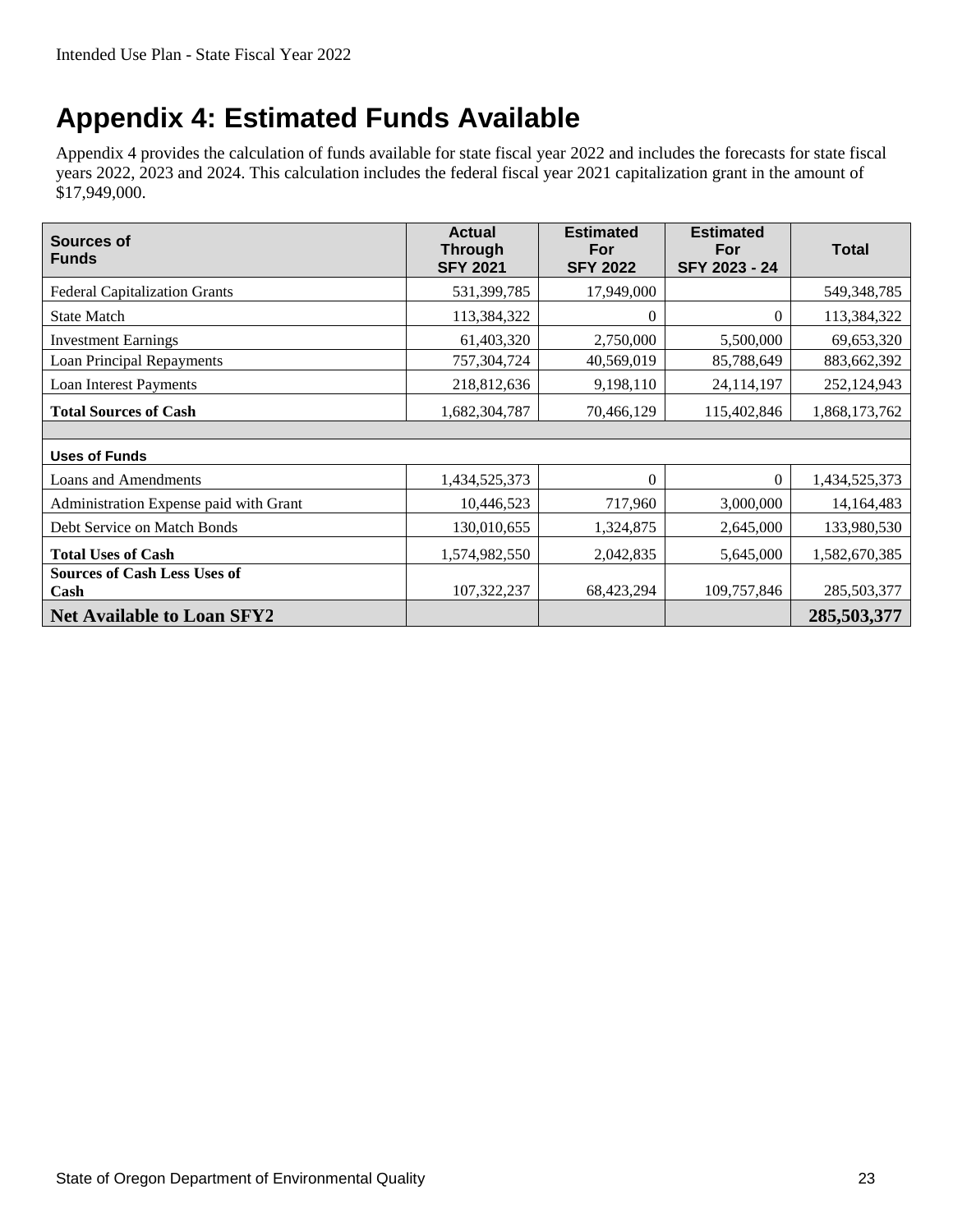## <span id="page-27-0"></span>**Appendix 5: Estimated State Fiscal Year 2022 Activity**

Appendix 5 includes the project priority list compared to the funds available as calculated in [Appendix 4](#page-25-1) and each fund reserve.

<span id="page-27-1"></span>

| <b>Applicant</b>                                                     | <b>Application</b><br>No. | <b>Facility</b><br><b>Planning</b> | <b>Small Comm.</b> | <b>GPR</b><br><b>Funding</b><br>(Cap Grant<br><b>Year 2020)</b> | <b>Fund</b> | FP,SC,GPR<br>and Fund<br><b>Total</b> |
|----------------------------------------------------------------------|---------------------------|------------------------------------|--------------------|-----------------------------------------------------------------|-------------|---------------------------------------|
| <b>Current Available Funds</b><br><b>Use of Available Funds -</b>    |                           | 3,000,000                          | 71,375,844         | 1,794,900                                                       | 209,332,632 | 285,503,377                           |
| <b>Anticipated Increases</b>                                         |                           |                                    |                    |                                                                 |             |                                       |
| Coos Bay                                                             | 24000D-19                 |                                    |                    |                                                                 | 346,340     | 346,340                               |
| Coos Bay                                                             | 24000B-19                 |                                    |                    |                                                                 | 1,423,000   | 1,423,000                             |
| Coos Bay                                                             | 24000A-19                 |                                    |                    |                                                                 | 13,015,156  | 13,015,156                            |
| Dayton                                                               | 26750-20                  |                                    | 3,516,325          |                                                                 |             | 3,516,325                             |
| Lebanon                                                              | 56200-20                  |                                    |                    |                                                                 | 13,500,000  | 13,500,000                            |
| Molalla                                                              | 66100-20                  |                                    |                    |                                                                 | 24,833,204  | 24,833,204                            |
|                                                                      |                           |                                    |                    |                                                                 |             |                                       |
| Sandy                                                                | 80490-20                  |                                    |                    |                                                                 | 10,325,000  | 10,325,000                            |
| Subtotals                                                            |                           |                                    | 3,516,325          | $\overline{\phantom{a}}$                                        | 63,442,700  | 66,959,025                            |
| <b>Use of Available Funds - SFY</b><br><b>2022 Loan Applications</b> |                           |                                    |                    |                                                                 |             |                                       |
| <b>Bay City</b>                                                      | 22130-22                  |                                    |                    |                                                                 | 300,000     | 300,000                               |
| Bend                                                                 | 14510A-22                 | 750,000                            |                    |                                                                 |             | 750,000                               |
| Bend                                                                 | 14510B-22                 | 1,750,000                          |                    |                                                                 |             | 1,750,000                             |
| Bend                                                                 | 14510C-22                 |                                    |                    |                                                                 | 3,950,000   | 3,950,000                             |
| Bend                                                                 | 14510D-22                 |                                    |                    |                                                                 | 1,400,000   | 1,400,000                             |
| Chiloquin                                                            | 22130-21                  |                                    | 1,300,000          |                                                                 |             | 1,300,000                             |
| Dallas                                                               | 26110-20                  |                                    | 9,000,000          |                                                                 |             | 9,000,000                             |
| Dufur                                                                | 29520-20                  |                                    | 4,344,000          |                                                                 |             | 4,344,000                             |
| Falls City                                                           | 32100-22                  |                                    | 1,700,000          |                                                                 |             | 1,700,000                             |
| Madras                                                               | 62370B-20                 |                                    | 2,313,231          |                                                                 |             | 2,313,231                             |
| Madras                                                               | 62370-21                  |                                    | 600,000            |                                                                 |             | 600,000                               |
| North Unit Irrigation District                                       | 69660-21                  |                                    |                    |                                                                 | 8,150,000   | 8,150,000                             |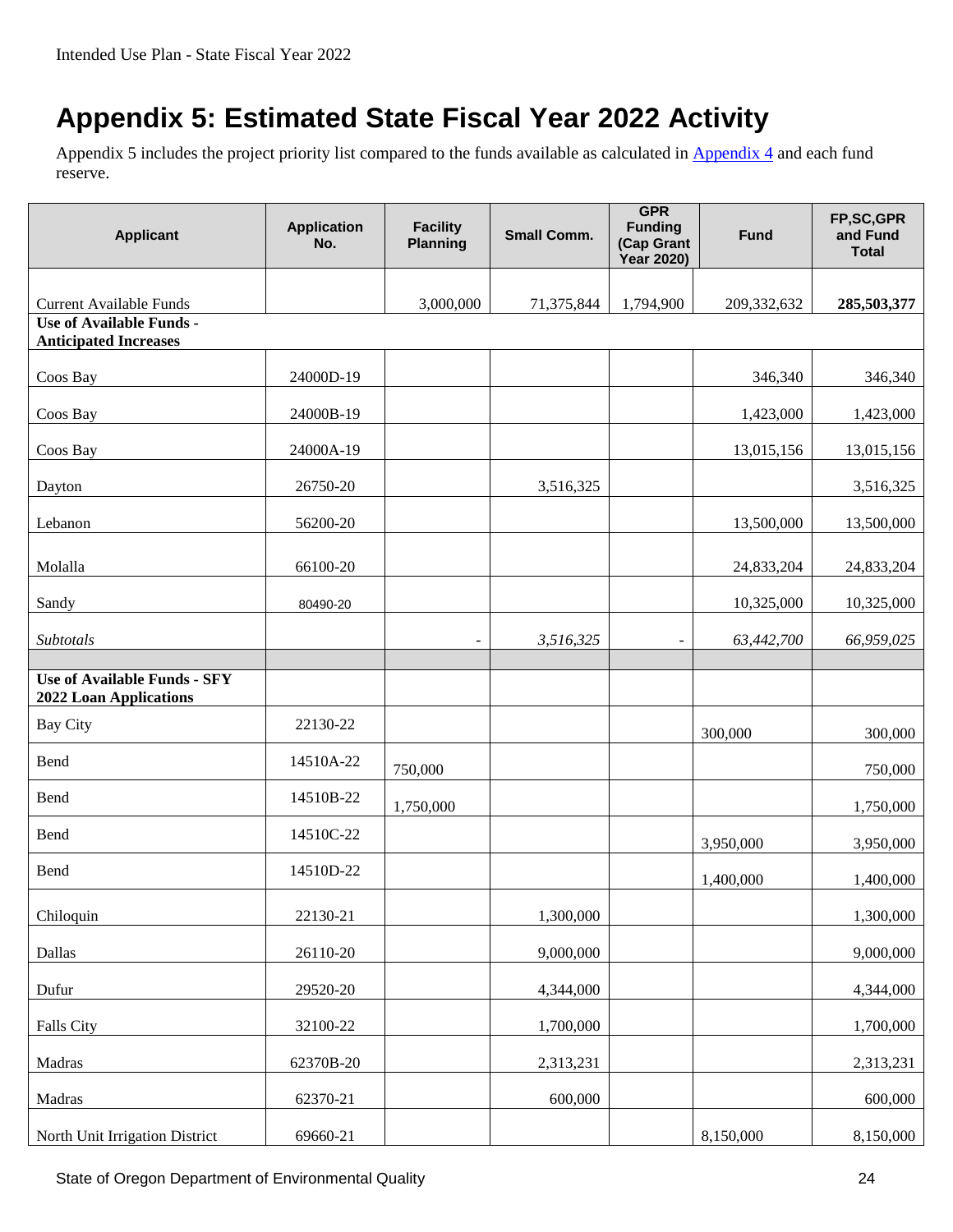#### Intended Use Plan - State Fiscal Year 2022

| <b>Applicant</b>                        | <b>Application</b><br>No. | <b>Facility</b><br><b>Planning</b> | <b>Small Comm.</b> | <b>GPR</b><br><b>Funding</b><br>(Cap Grant<br><b>Year 2020)</b> | <b>Fund</b> | FP,SC,GPR<br>and Fund<br><b>Total</b> |
|-----------------------------------------|---------------------------|------------------------------------|--------------------|-----------------------------------------------------------------|-------------|---------------------------------------|
| Redmond                                 | 76070-20                  |                                    |                    |                                                                 | 31,000,000  | 31,000,000                            |
| Redmond                                 | 76070-21                  |                                    |                    |                                                                 | 41,600,000  | 41,600,000                            |
| Rogue River Valley ID and<br>Medford ID | 78600-21                  |                                    |                    | 1,794,900                                                       | 22,539,600  | 24,334,500                            |
| Sheridan                                | 83810A-19<br>83810B-19    |                                    | 4,577,513          |                                                                 |             | 4,577,513                             |
| <b>Sweet Home</b>                       | 89750-21                  |                                    | 30,056,061         |                                                                 |             | 30,056,061                            |
| Toledo                                  | 91800A-20                 |                                    | 600,000            |                                                                 |             | 600,000                               |
| Toledo                                  | 91800B-20                 |                                    | 750,000            |                                                                 |             | 750,000                               |
| Subtotal                                |                           | 2,500,000                          | 55,240,805         | 1,794,900                                                       | 108,939,600 | 168,475,305                           |
| <b>Balance</b>                          |                           | 500,000                            | 12,618,714         |                                                                 | 36,950,332  | 50,069,047                            |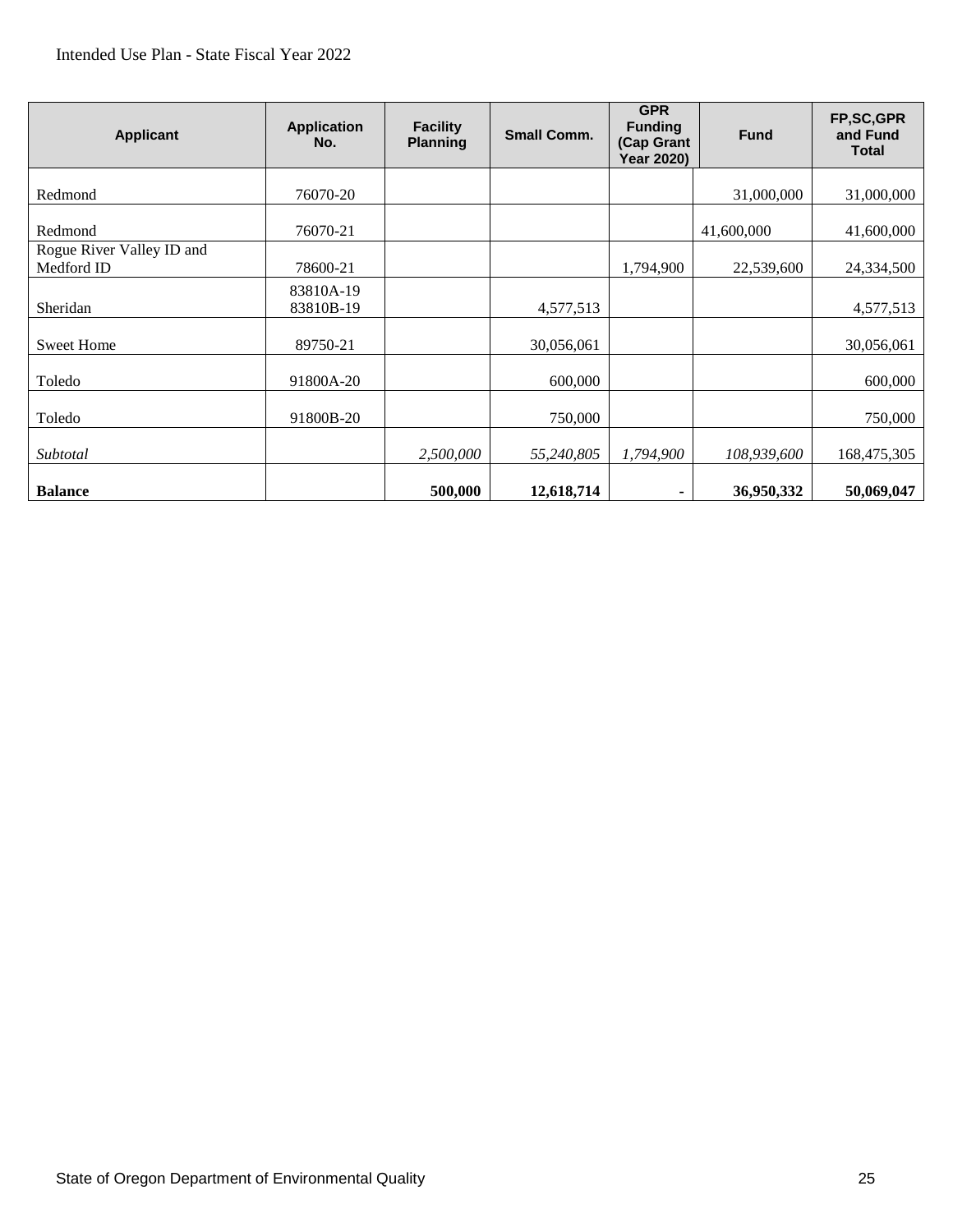### <span id="page-29-0"></span>**[Appendix 6:](#page-27-1) Binding Commitments and Funds Available**

**Funds Available as of June 30, 2021:**

| <b>Total Federal</b><br><b>Cap Grants</b><br>Awarded                | <b>Total</b><br><b>State</b><br><b>Match</b> | Total<br><b>Principal</b><br><b>Repayments</b> | <b>Total</b><br><b>Interest</b><br><b>Repayments</b> | <b>Total</b><br><b>Investment</b><br><b>Interest</b> | <b>Total Cumulative Admin Allowance and</b><br><b>Bond Debt Service</b> | <b>TOTAL</b><br><b>FUNDS</b><br><b>AVAILABLE</b> |
|---------------------------------------------------------------------|----------------------------------------------|------------------------------------------------|------------------------------------------------------|------------------------------------------------------|-------------------------------------------------------------------------|--------------------------------------------------|
| 531,399,785                                                         | 113,384,322                                  | 757,304,724                                    | 218,812,636                                          | 61.403.320                                           | $-151,266,646$                                                          | 1,682,304,787                                    |
|                                                                     |                                              |                                                |                                                      |                                                      | $-21.255.991$<br>Admin Allowance:                                       |                                                  |
|                                                                     |                                              |                                                |                                                      |                                                      | Bond Debt Service: -130.010.655                                         |                                                  |
|                                                                     |                                              |                                                |                                                      |                                                      | <b>Adjusted Total of Funds Available</b>                                | 1,531,038,141                                    |
|                                                                     |                                              |                                                |                                                      |                                                      | <b>Total Binding Commitments as of 6/30/2021</b>                        | 1,478,140,599                                    |
|                                                                     |                                              |                                                |                                                      |                                                      |                                                                         |                                                  |
| Bidding Commitments as a Percentage of Funds Available From 6/30/21 |                                              |                                                |                                                      |                                                      | 96.54%                                                                  |                                                  |

\*Total funds available includes the May 2021 bond issuance and the SFY 2021 prepayments that are listed below for informational purposes.

#### **Prepayments through June 30, 2021:**

| <b>Borrower</b>                     | Loan<br><b>Number</b> | <b>Amount</b>               | <b>Date</b> |
|-------------------------------------|-----------------------|-----------------------------|-------------|
| City of Prairie City                | R74420                | $\mathcal{S}$<br>187,237.00 | 8/25/2020   |
| <b>Charleston Sanitary District</b> | R21920                | \$<br>157,825.00            | 9/25/2020   |
| <b>Charleston Sanitary District</b> | R21921                | \$<br>39,800.00             | 9/25/2020   |
| <b>Charleston Sanitary District</b> | R21923                | \$<br>577,035.00            | 9/25/2020   |
| City of Hermiston                   | R43770                | \$3,344,481.00              | 9/23/2020   |
| City of Hermiston                   | R43771                | \$14,031,910.00             | 9/23/2020   |
| City of Lebanon                     | R56200                | \$<br>485,311.00            | 9/16/2020   |
| City of Molalla                     | R66100                | \$<br>1,204,544.00          | 9/11/2020   |
| City of Parkdale                    | R71491                | 1,733,941.00<br>\$          | 9/21/2020   |
| <b>Green Sanitary District</b>      | R38981                | \$<br>295,878.30            | 10/2/2020   |
| City of St Helens                   | R80163                | \$3,931,580.00              | 11/2/2020   |
| City of Rockaway Beach              | R78281                | \$<br>804,850.00            | 12/18/2021  |
| Pilot Rock SD                       | R73540                | \$4,382,985.67              | 1/22/2021   |
| Canyonville                         | R20592                | \$7,040,000.00              | 3/25/2021   |
| City of Bay city                    | R13840                | \$<br>190,169.00            | 4/1/2021    |
| Bunker hill SD                      | R19151                | \$<br>48,600.00             | 6/15/2021   |
|                                     |                       | \$38,456,146.97             |             |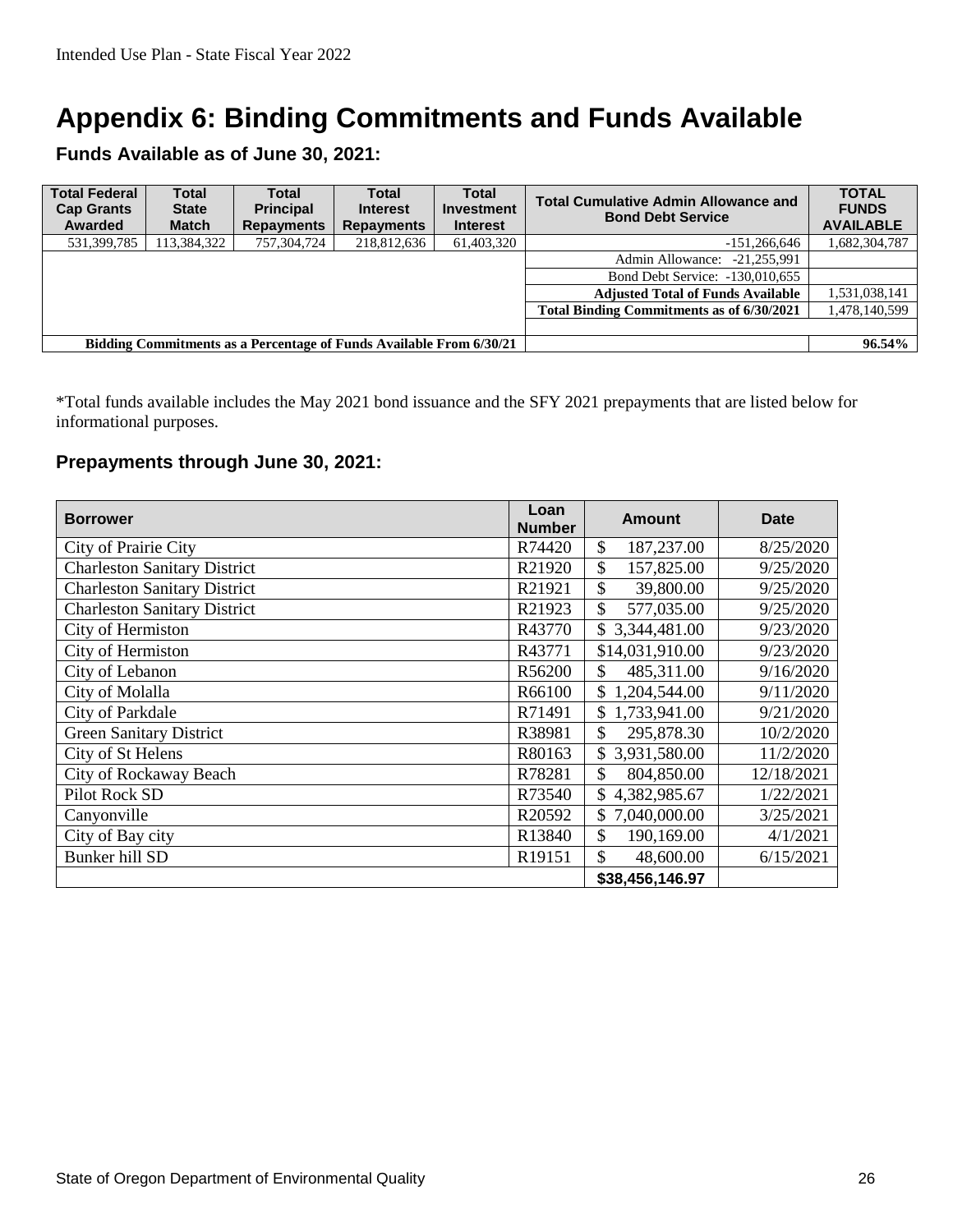### <span id="page-30-0"></span>**Appendix 7: Public Notice Period**

One commenter, Judy Dahl, provided written comments during the public notice period for the *Proposed Intended Use Plan, State Fiscal Year 2022, Second Edition*.

#### **Comment**

I noticed the application for Chiloquin is still claiming, they have the right to develop a sewer pond system which is much more expensive than upgrades which were recommended by the engineering company for the old plant. The application needs to be for that which they can do and are ready to do, which would be upgrades for a lot less tax payer money. (I feel that an audit of how they spend government money is needed!) The application is not accurate and they need to be re accessed and re apply. Funding should not be granted at this time, to a project that can not proceed and is not ready at the time of application per your rules. We have won one LUBA for multiple reasons: The ponds will never be allowed on the property they assume they will use. They do not have the legal right to use that property for that purpose. Under their current application to the county, they will have to proceed to LUBA again and they will not win. There are far to many reasons. Many of which should be obvious to the DEQ. It goes against state rules. County comp plans in many categories and much more.. and just is not the best solution available to them , even if they were required by the DEQ to remove the source point from the river, WHICH they ARE NOT. They claim to be out of compliance but according to EPA and the DEQ that is not true. They were out due to problems that have already been fixed years ago, But they were corrected and they did get a new permit after they were corrected...so it is simply not appropriate for them to claim the repairs were not done and if they they weren't then the (a felony) DEQ records are not accurate or there reporting to the EPA (a felony) is wrong. As you can see many things are inaccurate and concerning about this application. Please re-access and Be responsible to the rules and tax payer funding. If they have been asking for extensions for many years on the same application, that application is no longer applicable, because it is no longer valid information and needs to be denied as such, and they need to reapply with accurate information.

Thank you for your attention to the details, which are so very important. Thank you for caring about our environment, and being responsible when assigning tax payer money only when appropriate.

#### **DEQ's response**

Thank you for the comment.

This is the second public comment regarding the City of Chiloquin's proposed wastewater project on the Oregon Department of Environmental Quality Clean Water State Revolving Fund Proposed Intended Use Plan 2022 Second Edition.

To reiterate, the purpose of the CWSRF's Intended Use Plan is to communicate what projects DEQ *intends* to finance if all loan application requirements are met. Acceptance onto the program's Intended Use Plan is an initial step of several loan application steps that must be completed by all CWSRF loan applicants before DEQ will consider financing the project.

The City of Chiloquin has a history of non-compliance with National Pollutant Discharge Elimination System (NDPES) permit #101029 technology based effluent limits since the permit was issued in 2004. The NPDES permit expired July 31, 2009 but is in administrative extension (remains in effect). In order to provide time for the city to develop planning and acquire funding to attain compliance with the technology based effluent limits of the NPDES permit, a Mutual Agreement and Order (MAO) was issued by DEQ in 2007 with the most recent amendment #3 executed in 2020. The MAO includes a schedule for compliance that requires the City to complete wastewater system improvements by 2023 and provides interim technology based effluent limits until the selected improvements are completed. The City's proposed project described in the CWSRF loan application is the city's selected alternative for wastewater system improvements as documented in their